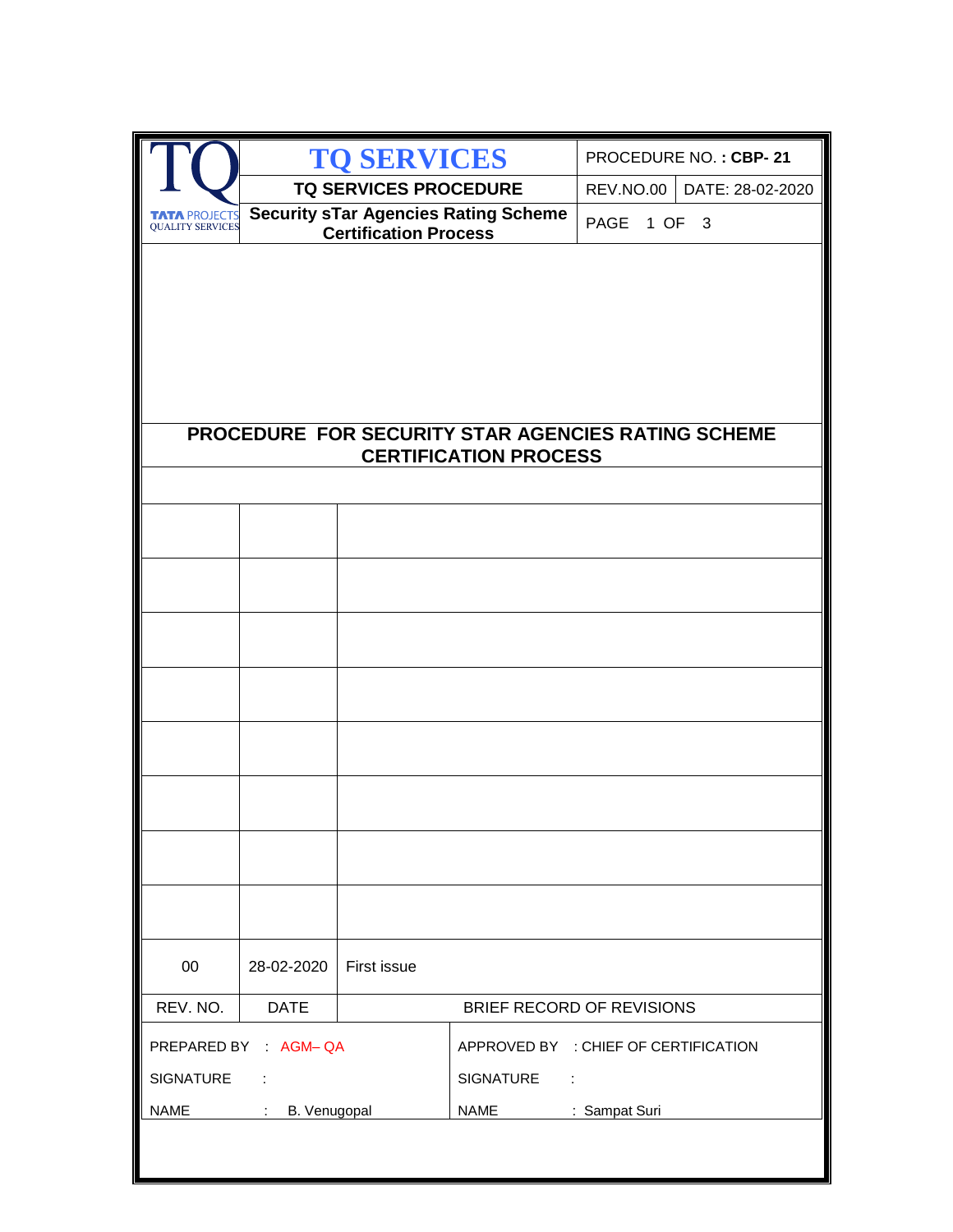|                         |                                                                                                                                                                                                                                                                                          | <b>TO SERVICES</b>                                                                                                                                                                                                                                                                                                                                                                                                                                                                                                                                  |                  | PROCEDURE NO.: CBP-21 |  |
|-------------------------|------------------------------------------------------------------------------------------------------------------------------------------------------------------------------------------------------------------------------------------------------------------------------------------|-----------------------------------------------------------------------------------------------------------------------------------------------------------------------------------------------------------------------------------------------------------------------------------------------------------------------------------------------------------------------------------------------------------------------------------------------------------------------------------------------------------------------------------------------------|------------------|-----------------------|--|
|                         |                                                                                                                                                                                                                                                                                          | <b>TQ SERVICES PROCEDURE</b>                                                                                                                                                                                                                                                                                                                                                                                                                                                                                                                        | <b>REV.NO.00</b> | DATE: 28-02-2020      |  |
| <b>QUALITY SERVICES</b> | <b>A PROJECTS</b>                                                                                                                                                                                                                                                                        | <b>Security sTar Agencies Rating</b><br><b>Scheme Certification Process</b>                                                                                                                                                                                                                                                                                                                                                                                                                                                                         | PAGE<br>2        | OF.<br>20             |  |
| 1.0                     | <b>OBJECTIVE</b>                                                                                                                                                                                                                                                                         |                                                                                                                                                                                                                                                                                                                                                                                                                                                                                                                                                     |                  |                       |  |
|                         |                                                                                                                                                                                                                                                                                          | To ensure Certification Process Security sTar Agencies Rating Scheme.                                                                                                                                                                                                                                                                                                                                                                                                                                                                               |                  |                       |  |
| 2.0                     | <b>SCOPE</b>                                                                                                                                                                                                                                                                             |                                                                                                                                                                                                                                                                                                                                                                                                                                                                                                                                                     |                  |                       |  |
| 2.1                     |                                                                                                                                                                                                                                                                                          | This document describes the certification process to be followed by TQ Services<br>in processing applications received from private security agencies for certification<br>as per technical criteria specified under the Scheme.                                                                                                                                                                                                                                                                                                                    |                  |                       |  |
| 2.2                     |                                                                                                                                                                                                                                                                                          | Types of Certification - The following levels of certification shall be available as<br>described in the Technical criteria                                                                                                                                                                                                                                                                                                                                                                                                                         |                  |                       |  |
|                         |                                                                                                                                                                                                                                                                                          | One Star<br>Level $1 -$<br><b>Meeting Compliance Requirements</b><br><b>Two Star</b><br><b>Established Compliance Management</b><br>Level $2 -$<br><b>Consistent Operations</b><br>Level $3-$<br><b>Three Star</b><br>Four Star<br><b>Sustained Performance</b><br>Level $4-$<br>$\qquad \qquad -$<br>Level $5-$<br>Five Star<br><b>Assured Quality</b><br>$\qquad \qquad -$<br>Six Star<br><b>Trusted Excellence</b><br>Level $6-$<br>Level $7-$<br>Seven Star<br><b>Professionally Managed Security</b><br>$\overline{\phantom{0}}$<br>Operations |                  |                       |  |
| 2.3                     | The certification shall be granted to a Private Security Agency after due<br>verification of compliance to the prescribed criteria.                                                                                                                                                      |                                                                                                                                                                                                                                                                                                                                                                                                                                                                                                                                                     |                  |                       |  |
| 2.4                     | Certification at Level 7 (seven star) as per ISO 18788 in addition to the<br>requirements of the lower levels - the certification process for this level is still<br>under development                                                                                                   |                                                                                                                                                                                                                                                                                                                                                                                                                                                                                                                                                     |                  |                       |  |
| 3.0                     | <b>RESPONSIBILITY</b>                                                                                                                                                                                                                                                                    |                                                                                                                                                                                                                                                                                                                                                                                                                                                                                                                                                     |                  |                       |  |
|                         |                                                                                                                                                                                                                                                                                          | As defined in the procedure.                                                                                                                                                                                                                                                                                                                                                                                                                                                                                                                        |                  |                       |  |
| 4.0                     | <b>PROCEDURE</b>                                                                                                                                                                                                                                                                         |                                                                                                                                                                                                                                                                                                                                                                                                                                                                                                                                                     |                  |                       |  |
| 4.1                     | <b>Application for Certification</b>                                                                                                                                                                                                                                                     |                                                                                                                                                                                                                                                                                                                                                                                                                                                                                                                                                     |                  |                       |  |
| 4.1.1                   | <b>Application Form</b>                                                                                                                                                                                                                                                                  |                                                                                                                                                                                                                                                                                                                                                                                                                                                                                                                                                     |                  |                       |  |
|                         | 1. The agency shall apply in the application from prescribed by the TQ<br>Services.<br>The applicant shall clearly indicate the level of certification it is applying<br>2.<br>for.<br>The applicant shall provide information about its offices to be covered<br>3.<br>under the scheme |                                                                                                                                                                                                                                                                                                                                                                                                                                                                                                                                                     |                  |                       |  |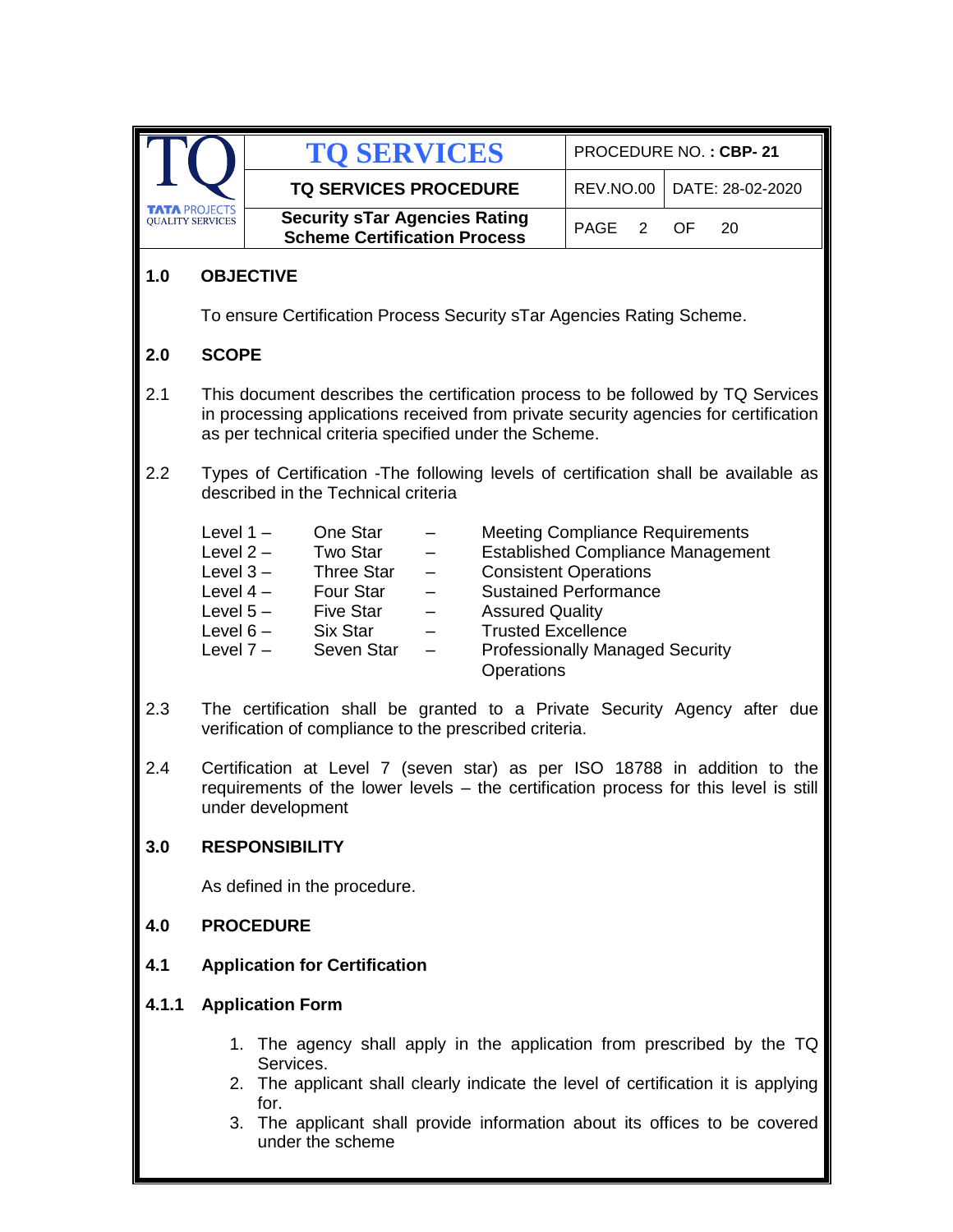|                                                 | <b>TO SERVICES</b>                                                          |              | PROCEDURE NO.: CBP-21        |
|-------------------------------------------------|-----------------------------------------------------------------------------|--------------|------------------------------|
|                                                 | <b>TQ SERVICES PROCEDURE</b>                                                |              | REV.NO.00   DATE: 28-02-2020 |
| <b>TATA PROJECTS</b><br><b>OUALITY SERVICES</b> | <b>Security sTar Agencies Rating</b><br><b>Scheme Certification Process</b> | PAGE 3 OF 20 |                              |
|                                                 |                                                                             |              |                              |

- 4. The applicant shall specify/list all the services to be audited and certified. It shall mention whether all the services are covered at single or multiple locations/sites. For multiple sites, overlapping activities, if any shall also be mentioned.
- 5. If number of offices is more than two, to be covered under certification, a representative sample of the offices shall be audited for compliance to the Criteria as applicable

### **4.1.2 List of Documents**

The applicant shall submit all necessary documents (as per applied criteria) to the TQ Services for document review.

## **4.1.3 Information for Applicants**

The information describing certification processes for granting, maintaining, extending, renewing, reducing, suspending or withdrawing certification, and geographical areas in which it operates shall be publicly available on Tata Projects website and by other modes. The information shall include:

- 1. An Application form;
- 2. Reference to the Certification Criteria,
- 3. Procedure for obtaining certification under the STAR Scheme, a detailed description of the initial and continuing certification activity, including the application, initial evaluation, periodic surveillance, evaluations, and the process for granting, maintaining, reducing, extending, suspending, withdrawing certification and re-certification.
- 4. List of documents required to be submitted along with the application.
- 5. Information about the fees for application, initial certification and continuing certification and policy for the fee
- 6. Documents describing the rights and duties of applicants/ certified clients, and
- 7. Information on procedures for handling complaints, feedbacks and appeals.

# **4.1.4 Registration of Application**

- 4.1.4.1 TQ Services shall respond to all enquiries received from prospective applicant organisations for certification with complete information for facilitating registration of application, within 7 working days of receipt of the query.
- 4.1.4.2 The applicant for certification shall apply on the application format prescribed by TQ Services, and provide the information as mentioned in previous clauses and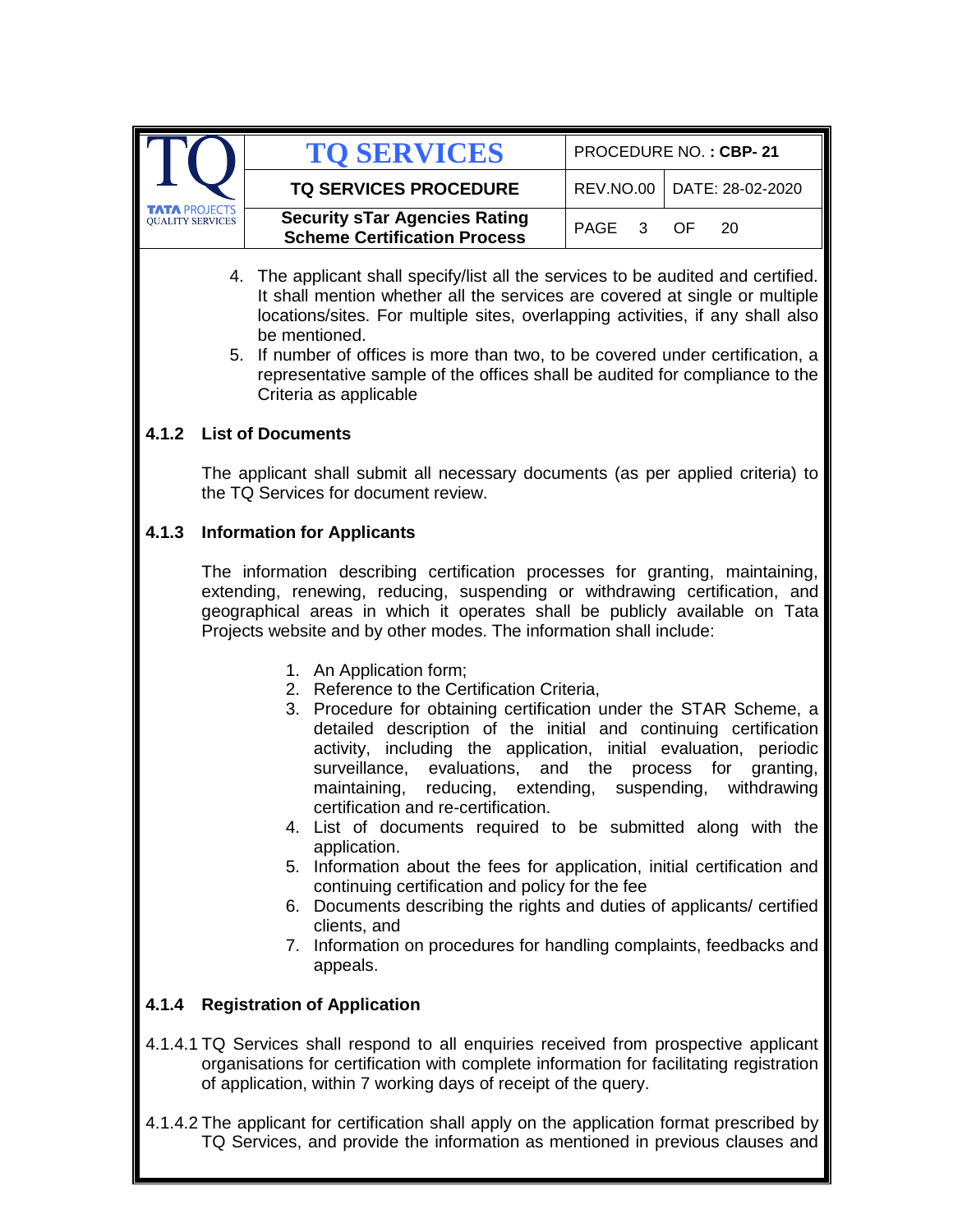|                                                                                                                                                                                                                                                                                                                                                                                                                                                                                                                                         | <b>TO SERVICES</b>                                                                                                                                                                                                                                                                                                                                                                                                                                                                                                                                                                                              | PROCEDURE NO.: CBP-21 |    |                  |  |
|-----------------------------------------------------------------------------------------------------------------------------------------------------------------------------------------------------------------------------------------------------------------------------------------------------------------------------------------------------------------------------------------------------------------------------------------------------------------------------------------------------------------------------------------|-----------------------------------------------------------------------------------------------------------------------------------------------------------------------------------------------------------------------------------------------------------------------------------------------------------------------------------------------------------------------------------------------------------------------------------------------------------------------------------------------------------------------------------------------------------------------------------------------------------------|-----------------------|----|------------------|--|
|                                                                                                                                                                                                                                                                                                                                                                                                                                                                                                                                         | <b>TQ SERVICES PROCEDURE</b>                                                                                                                                                                                                                                                                                                                                                                                                                                                                                                                                                                                    | <b>REV.NO.00</b>      |    | DATE: 28-02-2020 |  |
| <b>OUALITY SERVICES</b>                                                                                                                                                                                                                                                                                                                                                                                                                                                                                                                 | <b>Security sTar Agencies Rating</b><br><b>Scheme Certification Process</b>                                                                                                                                                                                                                                                                                                                                                                                                                                                                                                                                     | <b>PAGE</b><br>4      | OF | 20               |  |
| process.                                                                                                                                                                                                                                                                                                                                                                                                                                                                                                                                | any other information TQ Services may consider relevant to the certification                                                                                                                                                                                                                                                                                                                                                                                                                                                                                                                                    |                       |    |                  |  |
|                                                                                                                                                                                                                                                                                                                                                                                                                                                                                                                                         | 4.1.4.4 The applicant shall declare (in the form of an undertaking in application) whether<br>it has been an applicant / certified under this Scheme with or by any other<br>Certification body, and if yes then shall provide the previous evaluation reports to<br>TQ Services. TQ Services may verify the information provided by contacting the<br>earlier certification body.                                                                                                                                                                                                                              |                       |    |                  |  |
|                                                                                                                                                                                                                                                                                                                                                                                                                                                                                                                                         | 4.1.4.5 The prospective applicant providing Private Security Services shall along with the<br>application declare any judicial proceedings relating to its operations, any<br>proceedings by any Regulatory body or suspension / cancellation / withdrawal of<br>any certification / approvals under any Regulations or otherwise. Such<br>declaration shall be a part of the undertaking mentioned in 1.4.3 above.                                                                                                                                                                                             |                       |    |                  |  |
|                                                                                                                                                                                                                                                                                                                                                                                                                                                                                                                                         | 4.1.4.6 Certification is granted only against the current relevant certification criteria. TQ<br>Services shall review all applications for the above and ensure the same.                                                                                                                                                                                                                                                                                                                                                                                                                                      |                       |    |                  |  |
|                                                                                                                                                                                                                                                                                                                                                                                                                                                                                                                                         | 4.1.4.7 All applications for certification shall be reviewed by TQ Services for adequacy<br>and deficiencies observed, if any, shall be informed to applicant within 7 working<br>days of receipt of application. Review of applications shall be done by a<br>competent person. Records of review shall be maintained.                                                                                                                                                                                                                                                                                         |                       |    |                  |  |
|                                                                                                                                                                                                                                                                                                                                                                                                                                                                                                                                         | 4.1.4.8 Only complete applications supported with all documents sought shall be<br>accepted and registered in order of receipt with a unique identification number,<br>acknowledged and records maintained. Registration shall be done within 7 days<br>of receipt of application or information in response to the deficiencies<br>communicated as per 4.1.4.6 above. In case the applicant discloses any<br>proceedings, suspensions etc as per 4.1.4.3 above, the applicant shall not be<br>entertained for a period of one year from the date of conviction, suspension,<br>withdrawal, deregistration etc. |                       |    |                  |  |
| 4.1.4.9 If the certification of any level under the Scheme has been suspended / cancelled<br>by any approved Certification Body, the application from such an agency shall<br>not be accepted till suspension is revoked by the concerned Certification Body or<br>for one year from the date cancellation of certification. This will be applicable only<br>for the security services whose certification has been suspended/cancelled.<br>However, this will not be applicable to other security services under same legal<br>entity. |                                                                                                                                                                                                                                                                                                                                                                                                                                                                                                                                                                                                                 |                       |    |                  |  |
|                                                                                                                                                                                                                                                                                                                                                                                                                                                                                                                                         | 4.1.4.10If the certification of any level under the Scheme has been cancelled by any<br>Certification Body, the application for certification under the Scheme may be<br>carried out considering the agency as a new client.                                                                                                                                                                                                                                                                                                                                                                                    |                       |    |                  |  |
|                                                                                                                                                                                                                                                                                                                                                                                                                                                                                                                                         | 4.1.4.11The antecedents of the applicants shall be checked in relation to the Scheme.<br>Applications from agencies who have earlier either misused the Certification, or                                                                                                                                                                                                                                                                                                                                                                                                                                       |                       |    |                  |  |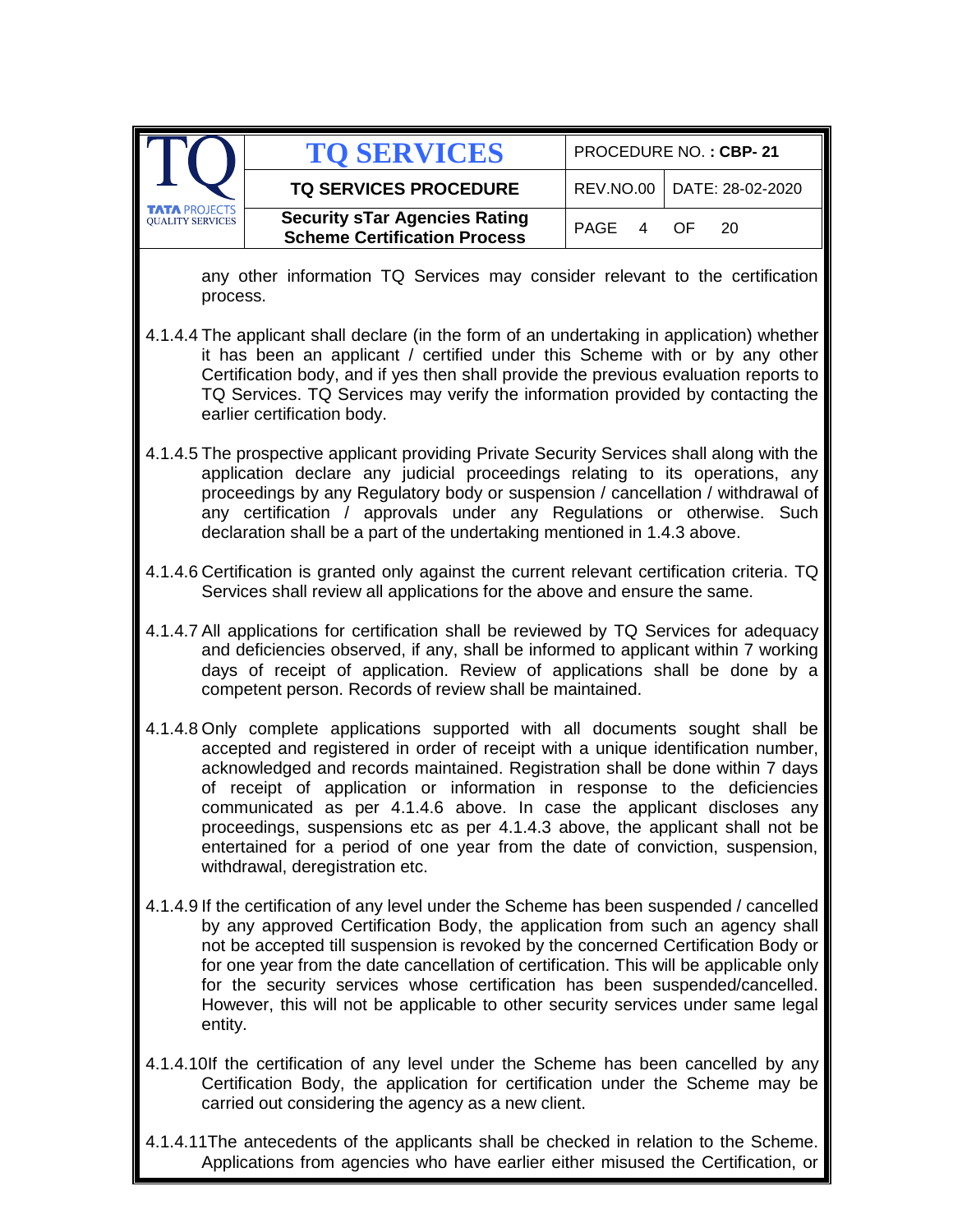|                                                                                                                                                                                                                                                                                                                                                                          | <b>TO SERVICES</b>                                                                                                                                                                                                                                                                                                          |           | PROCEDURE NO.: CBP-21 |  |  |
|--------------------------------------------------------------------------------------------------------------------------------------------------------------------------------------------------------------------------------------------------------------------------------------------------------------------------------------------------------------------------|-----------------------------------------------------------------------------------------------------------------------------------------------------------------------------------------------------------------------------------------------------------------------------------------------------------------------------|-----------|-----------------------|--|--|
|                                                                                                                                                                                                                                                                                                                                                                          | <b>TQ SERVICES PROCEDURE</b>                                                                                                                                                                                                                                                                                                | REV.NO.00 | DATE: 28-02-2020      |  |  |
| <b>TA PROJECTS</b><br><b>OUALITY SERVICES</b>                                                                                                                                                                                                                                                                                                                            | <b>Security sTar Agencies Rating</b><br>PAGE<br>5<br>OF<br>20<br><b>Scheme Certification Process</b>                                                                                                                                                                                                                        |           |                       |  |  |
| whose earlier certificate was cancelled because of violation of terms & conditions<br>/ misuse of certification or have been implicated / convicted by the court in<br>relation to their security services, shall not be entertained for a period of one year<br>of conviction / strictures by the court / cancellation of the certificate by any<br>Certification Body. |                                                                                                                                                                                                                                                                                                                             |           |                       |  |  |
|                                                                                                                                                                                                                                                                                                                                                                          | 4.1.4.12Applications from agencies found to be misusing the certification while their<br>application is being processed for grant of certification, shall not be processed<br>any further, and rejected after a due notice of 15 days. Fresh applications from<br>them shall be treated as per clause 4.1.4.10 given above. |           |                       |  |  |
|                                                                                                                                                                                                                                                                                                                                                                          | 4.1.4.13 Requests for grant of certification from previous applicants as per 4.1.4.13 (a),<br>(b) &(c) / expired certificates shall be processed like fresh applications and the<br>entire procedure for grant of certification shall be adhered to subject to clauses<br>4.1.4.8 and 4.1.4.9 above.                        |           |                       |  |  |
|                                                                                                                                                                                                                                                                                                                                                                          | An application shall be rejected or closed under the following conditions;                                                                                                                                                                                                                                                  |           |                       |  |  |
|                                                                                                                                                                                                                                                                                                                                                                          | if Initial Evaluation is not carried out within 3 months of registration of<br>application<br>if the entire certification process is not completed within 6 months of<br>registration of application.                                                                                                                       |           |                       |  |  |
| $\bullet$<br>٠                                                                                                                                                                                                                                                                                                                                                           | If the applicant shows no progress towards completion of corrective<br>actions within 3 months of Initial Evaluation and 6 months of Registration<br>of application.<br>Misuse of certification under the Scheme<br>Evidence of any malpractice                                                                             |           |                       |  |  |
|                                                                                                                                                                                                                                                                                                                                                                          | Voluntary withdrawal of application.                                                                                                                                                                                                                                                                                        |           |                       |  |  |
|                                                                                                                                                                                                                                                                                                                                                                          | 4.1.4.14The application fee, if charged by TQ Services, shall be non-refundable.                                                                                                                                                                                                                                            |           |                       |  |  |
|                                                                                                                                                                                                                                                                                                                                                                          | 4.1.4.15The first time certification to Level 2, 4 and 6 shall be considered as new<br>application and not recertification                                                                                                                                                                                                  |           |                       |  |  |
| 4.2                                                                                                                                                                                                                                                                                                                                                                      | Audit programme                                                                                                                                                                                                                                                                                                             |           |                       |  |  |
| 4.2.1                                                                                                                                                                                                                                                                                                                                                                    | <b>Audit Programme</b>                                                                                                                                                                                                                                                                                                      |           |                       |  |  |
| 4.2.1.1 The following audit program shall be followed for level 3 to Level 6                                                                                                                                                                                                                                                                                             |                                                                                                                                                                                                                                                                                                                             |           |                       |  |  |
|                                                                                                                                                                                                                                                                                                                                                                          | <b>Certification activity</b>                                                                                                                                                                                                                                                                                               |           |                       |  |  |
|                                                                                                                                                                                                                                                                                                                                                                          | Certification Audit – Stage 1 (1 day for Level 3 & Level 4)                                                                                                                                                                                                                                                                 |           |                       |  |  |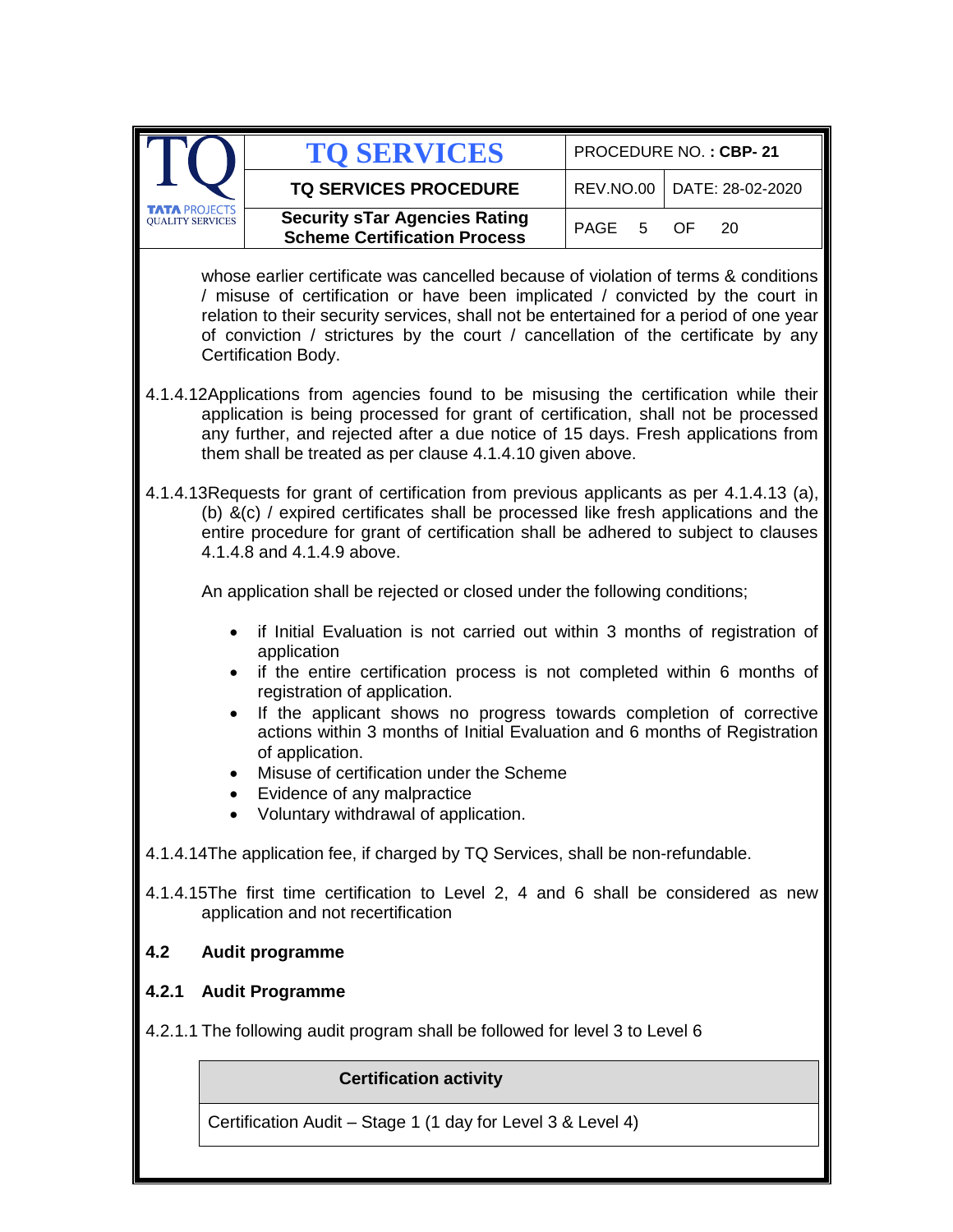|                         |                                                                                                                                                                                                                                                                                                             | <b>TO SERVICES</b>                                                                                                                                                                           |            | PROCEDURE NO.: CBP-21 |  |  |
|-------------------------|-------------------------------------------------------------------------------------------------------------------------------------------------------------------------------------------------------------------------------------------------------------------------------------------------------------|----------------------------------------------------------------------------------------------------------------------------------------------------------------------------------------------|------------|-----------------------|--|--|
|                         |                                                                                                                                                                                                                                                                                                             | <b>TQ SERVICES PROCEDURE</b>                                                                                                                                                                 | REV.NO.00  | DATE: 28-02-2020      |  |  |
| <b>QUALITY SERVICE:</b> |                                                                                                                                                                                                                                                                                                             | <b>Security sTar Agencies Rating</b><br><b>Scheme Certification Process</b>                                                                                                                  | PAGE<br>6. | OF.<br>20             |  |  |
|                         | Certification Audit - Stage 2                                                                                                                                                                                                                                                                               |                                                                                                                                                                                              |            |                       |  |  |
|                         | Surveillance – "Once in a year", Second surveillance audit shall be an<br>unannounced audit which shall be carried out within period of 9 to 12 months<br>from previous surveillance audit."                                                                                                                |                                                                                                                                                                                              |            |                       |  |  |
|                         |                                                                                                                                                                                                                                                                                                             | The audit cycle for level 3 to Level 6 shall include                                                                                                                                         |            |                       |  |  |
|                         | Initial certification audit in two stages (Stage 1 and Stage 2) as per ISO<br>17021-1:2015 with 1-day Stage 1 audit for Level 3 & Level 4.<br>Recertification audits (generally 3 months before the end of 3-year validity<br>4.2.1.2 The following audit program shall be followed for level 1 to Level 2: |                                                                                                                                                                                              |            |                       |  |  |
|                         |                                                                                                                                                                                                                                                                                                             | <b>Certification activity</b>                                                                                                                                                                |            |                       |  |  |
|                         |                                                                                                                                                                                                                                                                                                             |                                                                                                                                                                                              |            |                       |  |  |
|                         |                                                                                                                                                                                                                                                                                                             | <b>Certification Audit</b>                                                                                                                                                                   |            |                       |  |  |
|                         |                                                                                                                                                                                                                                                                                                             | Surveillance – "Once in a year", Second surveillance audit shall be an<br>unannounced audit which shall be carried out within period of 9 to 12 months<br>from previous surveillance audit." |            |                       |  |  |
|                         |                                                                                                                                                                                                                                                                                                             | The audit cycle for level 1 to Level 2 shall include                                                                                                                                         |            |                       |  |  |
|                         | Initial certification audit in single stage as per ISO 17021-1:2015<br>Recertification audits (generally 3 months before the end of 3-year<br>validity)                                                                                                                                                     |                                                                                                                                                                                              |            |                       |  |  |
| 4.2.2                   |                                                                                                                                                                                                                                                                                                             | Sampling of the Offices and Sites to be Audited                                                                                                                                              |            |                       |  |  |
|                         |                                                                                                                                                                                                                                                                                                             | 4.2.2.1 Related Definitions                                                                                                                                                                  |            |                       |  |  |
|                         |                                                                                                                                                                                                                                                                                                             | <b>Central Function</b>                                                                                                                                                                      |            |                       |  |  |
|                         | The function that is responsible for and centrally controls the management<br>system                                                                                                                                                                                                                        |                                                                                                                                                                                              |            |                       |  |  |
|                         | <b>Permanent Offices</b>                                                                                                                                                                                                                                                                                    |                                                                                                                                                                                              |            |                       |  |  |
|                         | An office location (Regional or Branch or local) from where a Private Security<br>Agency performs work or from which a service is provided on a continuing basis.                                                                                                                                           |                                                                                                                                                                                              |            |                       |  |  |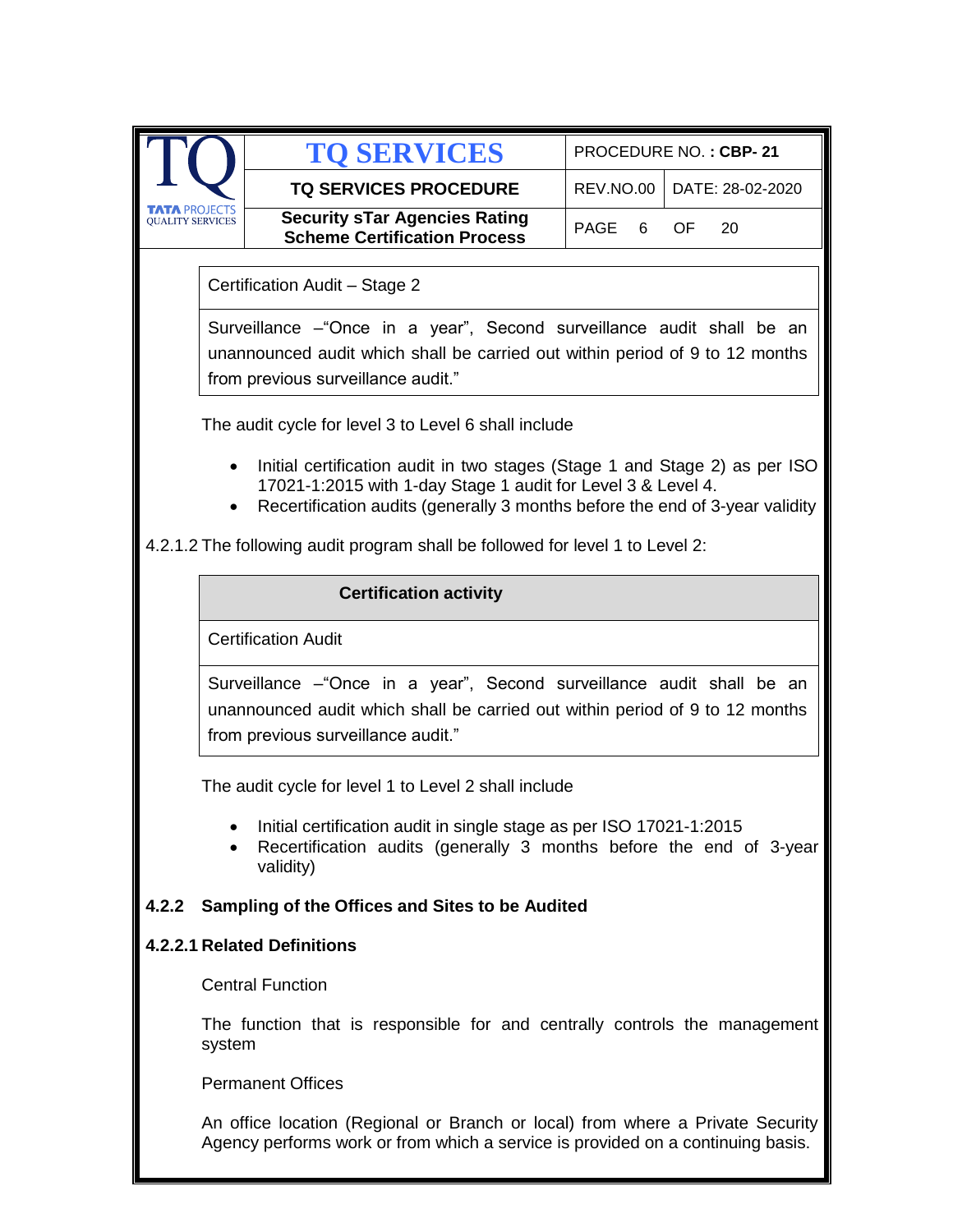|                                                 | <b>TO SERVICES</b>                                                          | PROCEDURE NO.: CBP-21        |  |  |
|-------------------------------------------------|-----------------------------------------------------------------------------|------------------------------|--|--|
|                                                 | <b>TQ SERVICES PROCEDURE</b>                                                | REV.NO.00   DATE: 28-02-2020 |  |  |
| <b>TATA PROJECTS</b><br><b>OUALITY SERVICES</b> | <b>Security sTar Agencies Rating</b><br><b>Scheme Certification Process</b> | PAGE 7 OF 20                 |  |  |

Temporary Site

Site (physical or virtual) where security services are provided for a finite period of time to a client organization by the Private Security Agency, and which is not intended to become a permanent site. It is a fixed location or premises to which a security officer/quard is assigned for a fixed length of time

**4.4.2.2** For a Private Security Agency having multiple offices operating at same level of certification with a single management system, the offices and client sites shall be audited to demonstrate that the management system is capable of achieving its intended results for all sites involved

### **4.2.2.3 Sampling of Permanent Offices**

The following requirements for sampling of multiple offices of the PSA shall apply at all certification levels, where the offices are each performing similar processes/activities.

Initial audit:

The size of the sample shall be the square root of the number of sites:  $(y=\sqrt{x})$ , rounded up to the next whole number, where  $y =$  number of sites to be sampled and  $x =$  total number of sites.

Surveillance audit:

The size of the annual sample shall be the square root of the number of sites with 0.6 as a coefficient (y=0.6  $\sqrt{x}$ ), rounded up to the next whole number.

Re-certification audit:

the size of the sample shall be the same as for an initial audit. Nevertheless, where the management system has proved to be effective over the certification cycle, the size of the sample could be reduced to,  $y=0.8 \sqrt{x}$ , rounded up to the next whole number.

The first time certification to Level 2, 4 and 6 shall be considered as initial audit.

The central function shall be audited during the initial certification and every recertification audit and at least once a calendar year as part of surveillance.

On the application of inclusion of new offices or a new group of offices to join an already certified multi-office agency, TQ Services shall determine the required activities to be performed before including the new office(s) in the certificate. This shall include consideration of whether or not to audit the new office(s). After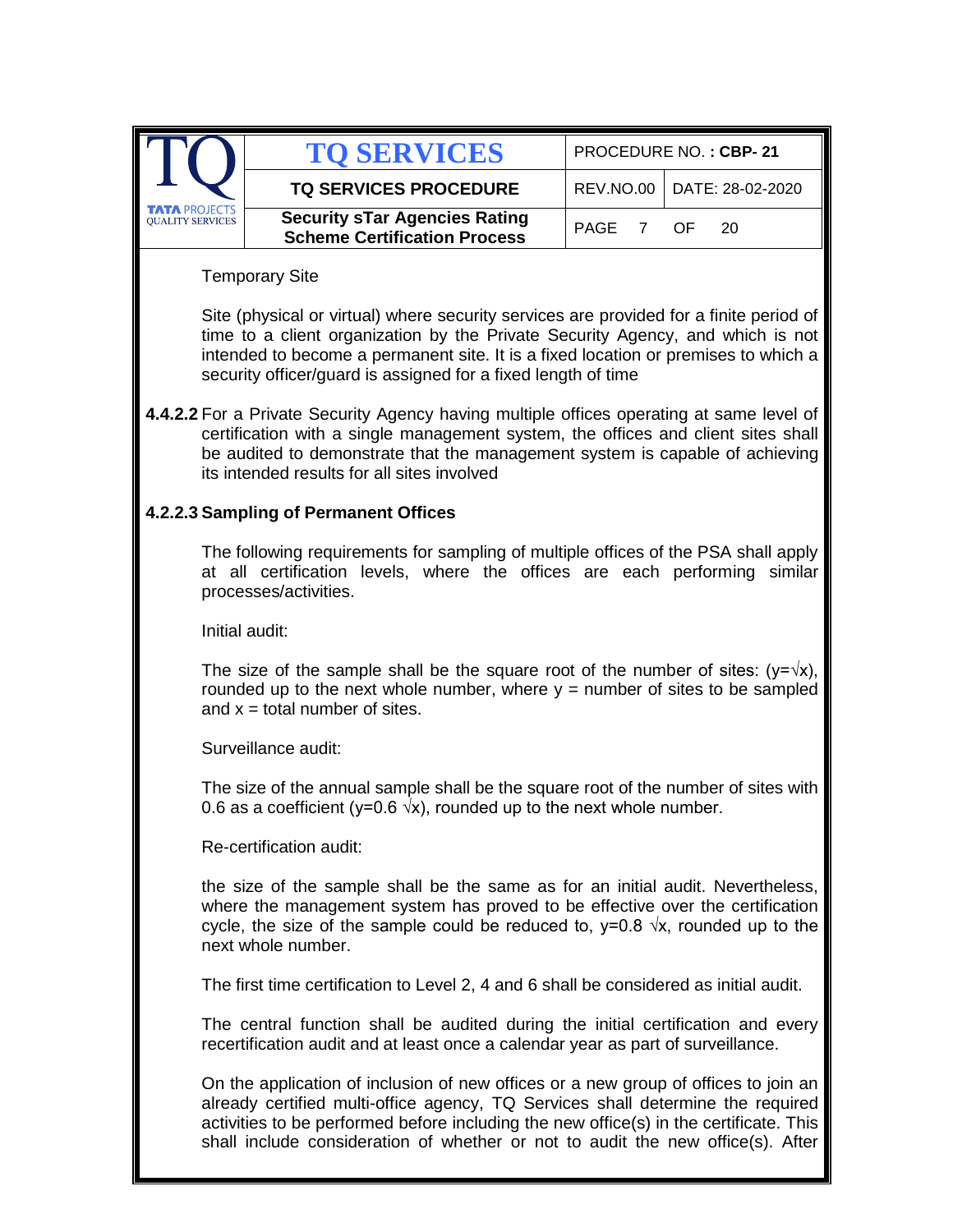|                                                 | <b>TO SERVICES</b>                                                          | PROCEDURE NO.: CBP-21 |                              |  |
|-------------------------------------------------|-----------------------------------------------------------------------------|-----------------------|------------------------------|--|
|                                                 | <b>TQ SERVICES PROCEDURE</b>                                                |                       | REV.NO.00   DATE: 28-02-2020 |  |
| <b>TATA PROJECTS</b><br><b>QUALITY SERVICES</b> | <b>Security sTar Agencies Rating</b><br><b>Scheme Certification Process</b> | PAGE 8 OF             | - 20                         |  |

inclusion of the new office(s) in the certificate, the sample size for future surveillance or recertification audits shall be determined.

### **4.2.2.4 Sampling of Temporary Sites**

The temporary sites shall be audited for minimum 0.5 days each and selected based on risk, size and complexity of security services provided by the PSA. The sample of sites selected should represent the range of the PSA's scope of certification, competency needs and service variations having given consideration to sizes and types of activities, and the various stages of projects in progress.

The size of temporary site sample shall be as per Table 1 below

| <b>Number of</b><br><b>Temporary</b> |                |                       |                | Size of<br><b>Sample</b> |                |                |
|--------------------------------------|----------------|-----------------------|----------------|--------------------------|----------------|----------------|
| <b>Sites</b>                         | Level          | Level<br>$\mathbf{2}$ | Level<br>3     | Level<br>4               | Level<br>5     | Level<br>6     |
| $2 - 25$                             | 1              | 1                     | $\overline{2}$ | 3                        | $\overline{2}$ | 3              |
| 26-50                                | 1              | 1                     | $\overline{2}$ | 4                        | $\overline{2}$ | $\overline{4}$ |
| 51-100                               | 1              | 1                     | 3              | 5                        | 3              | 5              |
| 101-200                              | 1              | 1                     | 3              | 6                        | 3              | 6              |
| 201-400                              | $\overline{2}$ | 2                     | 4              | $\overline{7}$           | 4              | $\overline{7}$ |
| 401-800                              | 2              | 2                     | 4              | 8                        | 4              | 8              |
| 801-1600                             | $\overline{2}$ | $\overline{2}$        | 5              | 9                        | 5              | 9              |
| 1601-3200                            | 3              | 3                     | 5              | 10                       | 5              | 10             |
| 3201-6400                            | 3              | 3                     | 6              | 11                       | 6              | 11             |

**Table 1**

Typically, on-site audits of temporary sites would be performed. However, decoy checks or 'mystery shopping' shall be conducted as alternatives to replace upto half of the selected temporary sites audits. In each case, the method of decoy audit should be fully documented and justified in terms of its effectiveness.

#### **4.2.3 Audit Mandays**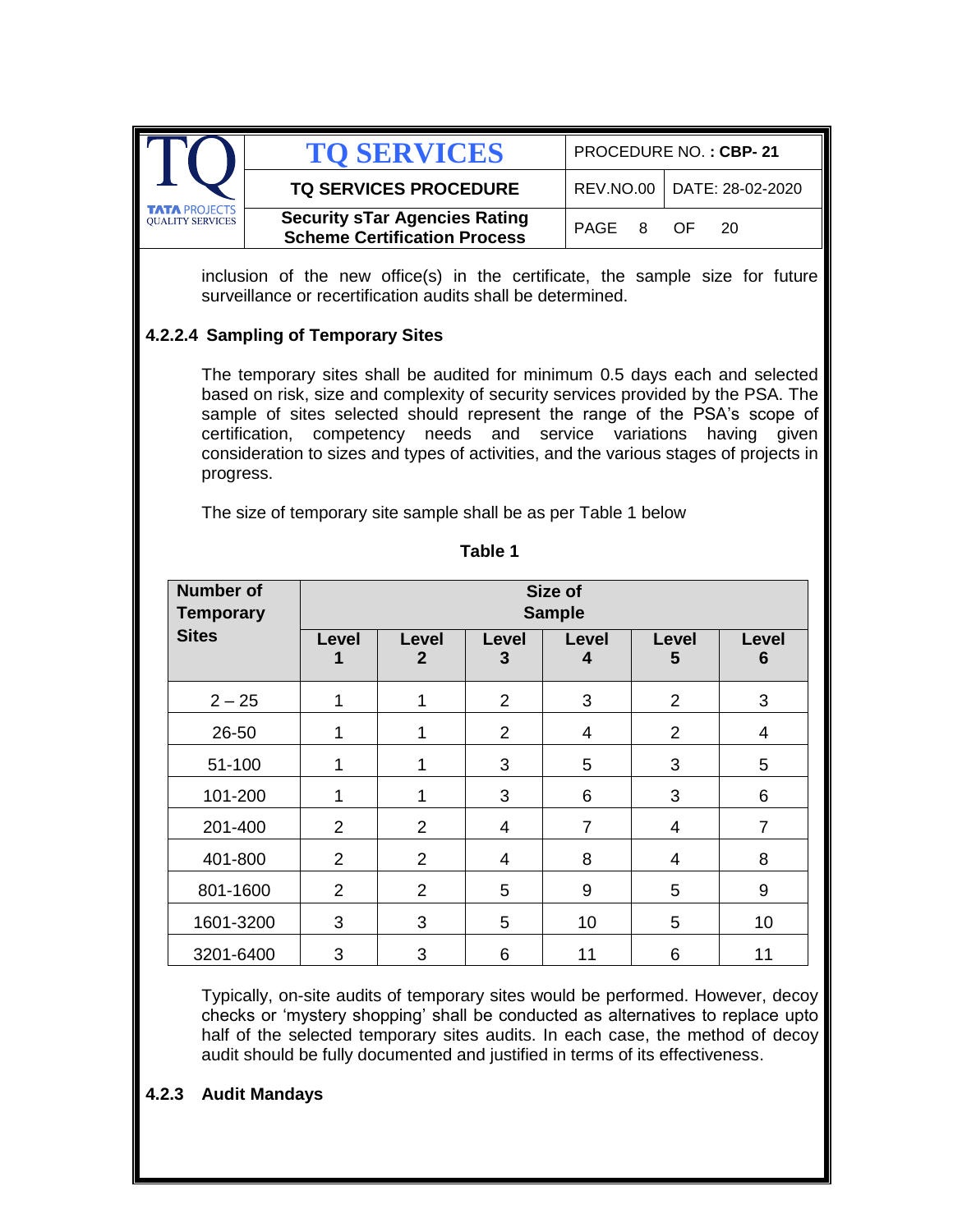|                                                 | <b>TO SERVICES</b>                                                          | PROCEDURE NO.: CBP-21 |                              |  |
|-------------------------------------------------|-----------------------------------------------------------------------------|-----------------------|------------------------------|--|
|                                                 | <b>TQ SERVICES PROCEDURE</b>                                                |                       | REV.NO.00   DATE: 28-02-2020 |  |
| <b>TATA PROJECTS</b><br><b>OUALITY SERVICES</b> | <b>Security sTar Agencies Rating</b><br><b>Scheme Certification Process</b> | PAGE 9 OF             | - 20                         |  |

4.2.3.1 The mandays required to conduct an effective initial audit of the PSA office having the Central Function shall be calculated in accordance with the following Table 2. At level 5 & 6 the audit mandays shall be as per IAF MD 5.

The number of effective manpower shall be the non-billable personnel employed by the Agency

| <b>Effective Number of</b><br><b>Personnel</b> | Initial Audit Man-days for Stage 1 and<br>Stage 2 (days)<br>Bifurcation of Stage - I (20%) and Stage -<br>II (80%) |                  |                          |
|------------------------------------------------|--------------------------------------------------------------------------------------------------------------------|------------------|--------------------------|
|                                                | Level 1<br>and 2                                                                                                   | Level 3<br>and 4 | Level 5<br>and 6         |
| $1 - 5$                                        | 1                                                                                                                  | 1.5              | 1.5                      |
| $6 - 10$                                       | 1                                                                                                                  | 1.5              | $\overline{2}$           |
| $11 - 15$                                      | 1.5                                                                                                                | $\overline{2}$   | 2.5                      |
| 16-25                                          | 1,5                                                                                                                | 2.5              | 3                        |
| 26-45                                          | $\overline{2}$                                                                                                     | 3                | $\overline{\mathcal{A}}$ |
| 46-65                                          | 2.5                                                                                                                | 4                | 5                        |
| 66-85                                          | 3                                                                                                                  | 4.5              | 6                        |
| 86-125                                         | 3.5                                                                                                                | 5.5              | $\overline{7}$           |
| 126-175                                        | 4                                                                                                                  | 6                | 8                        |
| 176-275                                        | 4.5                                                                                                                | $\overline{7}$   | 9                        |
| 276-425                                        | 5                                                                                                                  | 7.5              | 10                       |
| 426-625                                        | 5.5                                                                                                                | 8.5              | 11                       |

**Table 2**

4.2.3.2 Time duration shall be calculated for each sampled permanent office as defined in the table in 2.3.1. A reduction of 1 manday can be made for audit of permanent office from Audit Days, subject to condition specified in 2.3.6.

4.2.3.3 Document review, audit preparation and report preparation time shall be additional and shall be at least one man-day.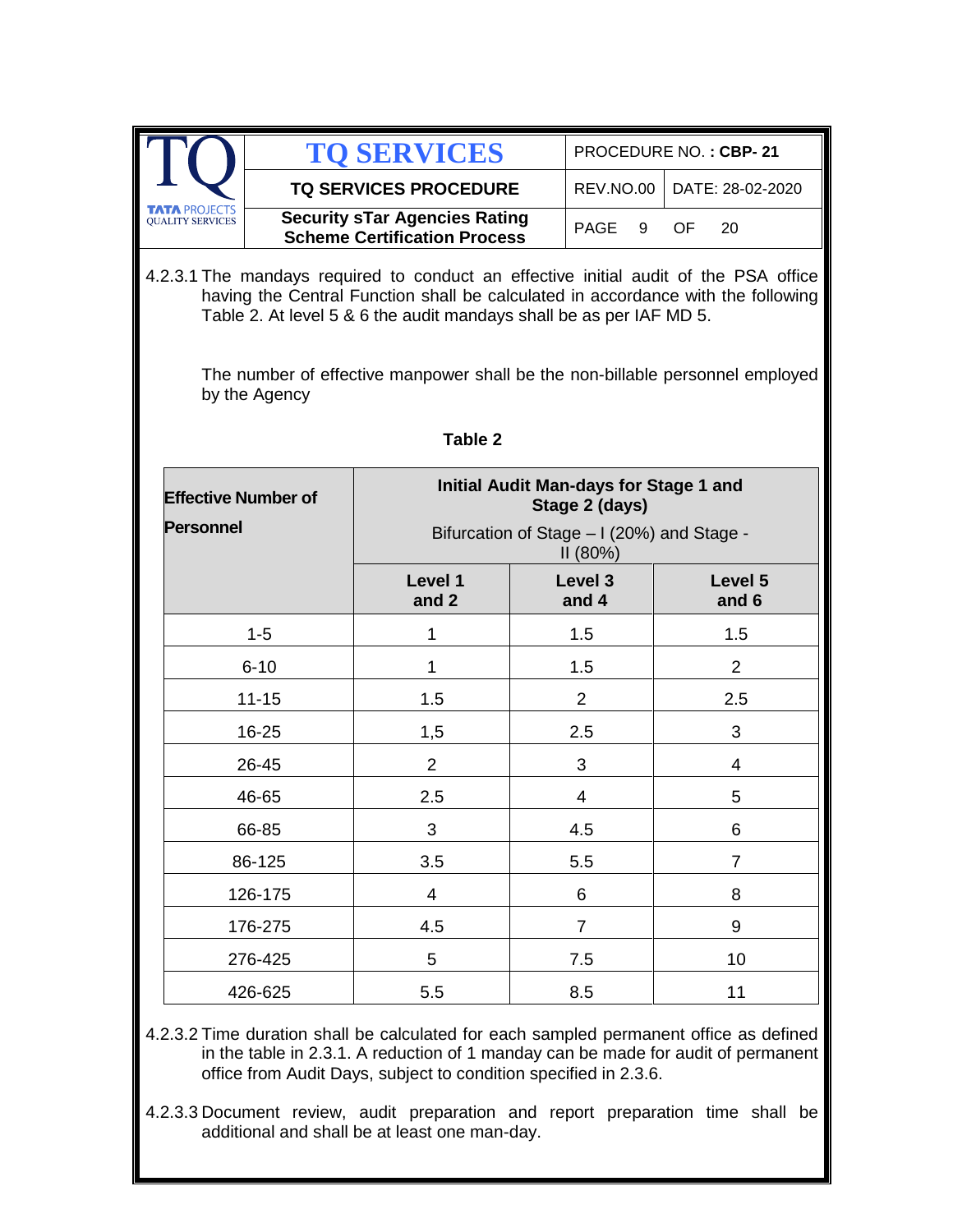|                                                                                                                                                                                                                                                                                                                                                                                                                                                                                                                                                                                                                                                                                                                                                                    | <b>TO SERVICES</b>                                                                                                                                                                                                                      | PROCEDURE NO.: CBP-21                |  |  |  |
|--------------------------------------------------------------------------------------------------------------------------------------------------------------------------------------------------------------------------------------------------------------------------------------------------------------------------------------------------------------------------------------------------------------------------------------------------------------------------------------------------------------------------------------------------------------------------------------------------------------------------------------------------------------------------------------------------------------------------------------------------------------------|-----------------------------------------------------------------------------------------------------------------------------------------------------------------------------------------------------------------------------------------|--------------------------------------|--|--|--|
|                                                                                                                                                                                                                                                                                                                                                                                                                                                                                                                                                                                                                                                                                                                                                                    | <b>TQ SERVICES PROCEDURE</b>                                                                                                                                                                                                            | REV.NO.00<br>DATE: 28-02-2020        |  |  |  |
| <b>TA PROJECTS</b><br><b>QUALITY SERVICES</b>                                                                                                                                                                                                                                                                                                                                                                                                                                                                                                                                                                                                                                                                                                                      | <b>Security sTar Agencies Rating</b><br><b>Scheme Certification Process</b>                                                                                                                                                             | <b>PAGE</b><br>10<br><b>OF</b><br>20 |  |  |  |
| 4.2.3.4 During the three-year certification cycle, audit time for surveillance audits for a<br>given organization should be proportional to the audit time spent on the initial<br>certification audit (Stage $1 +$ Stage 2), with the total amount of time spent<br>annually on surveillance being about 1/3 of the audit time spent on the initial<br>certification audit<br>4.2.3.5 The audit time for the recertification audit should be calculated on the basis of the<br>updated information of the client and is normally approximately 2/3 of the audit<br>time that would be required for an initial certification audit (Stage $1 + Stage2$ ) of<br>the organization if such an initial audit were to be carried out at the time of<br>recertification. |                                                                                                                                                                                                                                         |                                      |  |  |  |
| day).                                                                                                                                                                                                                                                                                                                                                                                                                                                                                                                                                                                                                                                                                                                                                              | 4.2.3.6 The minimum audit time for each audit shall be at least one man-day (8 hrs. per                                                                                                                                                 |                                      |  |  |  |
|                                                                                                                                                                                                                                                                                                                                                                                                                                                                                                                                                                                                                                                                                                                                                                    | 4.2.3.7 The audit time for audit of Temporary Sites shall be in addition to Audit days<br>defined above.                                                                                                                                |                                      |  |  |  |
| 4.3.1                                                                                                                                                                                                                                                                                                                                                                                                                                                                                                                                                                                                                                                                                                                                                              | Preliminary information to be provided to the TQ Services                                                                                                                                                                               |                                      |  |  |  |
| applicable                                                                                                                                                                                                                                                                                                                                                                                                                                                                                                                                                                                                                                                                                                                                                         | 4.3.1.1 TQ Services shall inform client regarding documentation to be provided by the<br>agency for "Document review" in compliance to scheme criteria requirements as                                                                  |                                      |  |  |  |
|                                                                                                                                                                                                                                                                                                                                                                                                                                                                                                                                                                                                                                                                                                                                                                    | 4.3.1.2 Before starting the application review, the applicant shall provide the TQ Services<br>with the documentation in compliance to 'Requirements for Private Security<br>Agencies', as applicable.                                  |                                      |  |  |  |
|                                                                                                                                                                                                                                                                                                                                                                                                                                                                                                                                                                                                                                                                                                                                                                    | 4.3.1.3 Apart from information regarding the equipment and facilities of the agency, the<br>applicant shall provide adequate information in order to allow auditors to have a<br>preliminary overview of the agency and its operations. |                                      |  |  |  |
|                                                                                                                                                                                                                                                                                                                                                                                                                                                                                                                                                                                                                                                                                                                                                                    | 4.3.1.4 The documentation to be provided shall include the following:                                                                                                                                                                   |                                      |  |  |  |
| 1. Quality Manual – Addressing all the requirements as per criteria<br>document<br>2. Procedures – (Procedures related to process and general area of<br>operation)<br>3. Standard operation procedures/ Work instructions<br>4. Form and Formats.                                                                                                                                                                                                                                                                                                                                                                                                                                                                                                                 |                                                                                                                                                                                                                                         |                                      |  |  |  |
| 4.3.2 Audit Team                                                                                                                                                                                                                                                                                                                                                                                                                                                                                                                                                                                                                                                                                                                                                   |                                                                                                                                                                                                                                         |                                      |  |  |  |
|                                                                                                                                                                                                                                                                                                                                                                                                                                                                                                                                                                                                                                                                                                                                                                    | 4.3.2.1 TQ Services shall appoint an Audit Team having the necessary competences<br>required to conduct the audit.                                                                                                                      |                                      |  |  |  |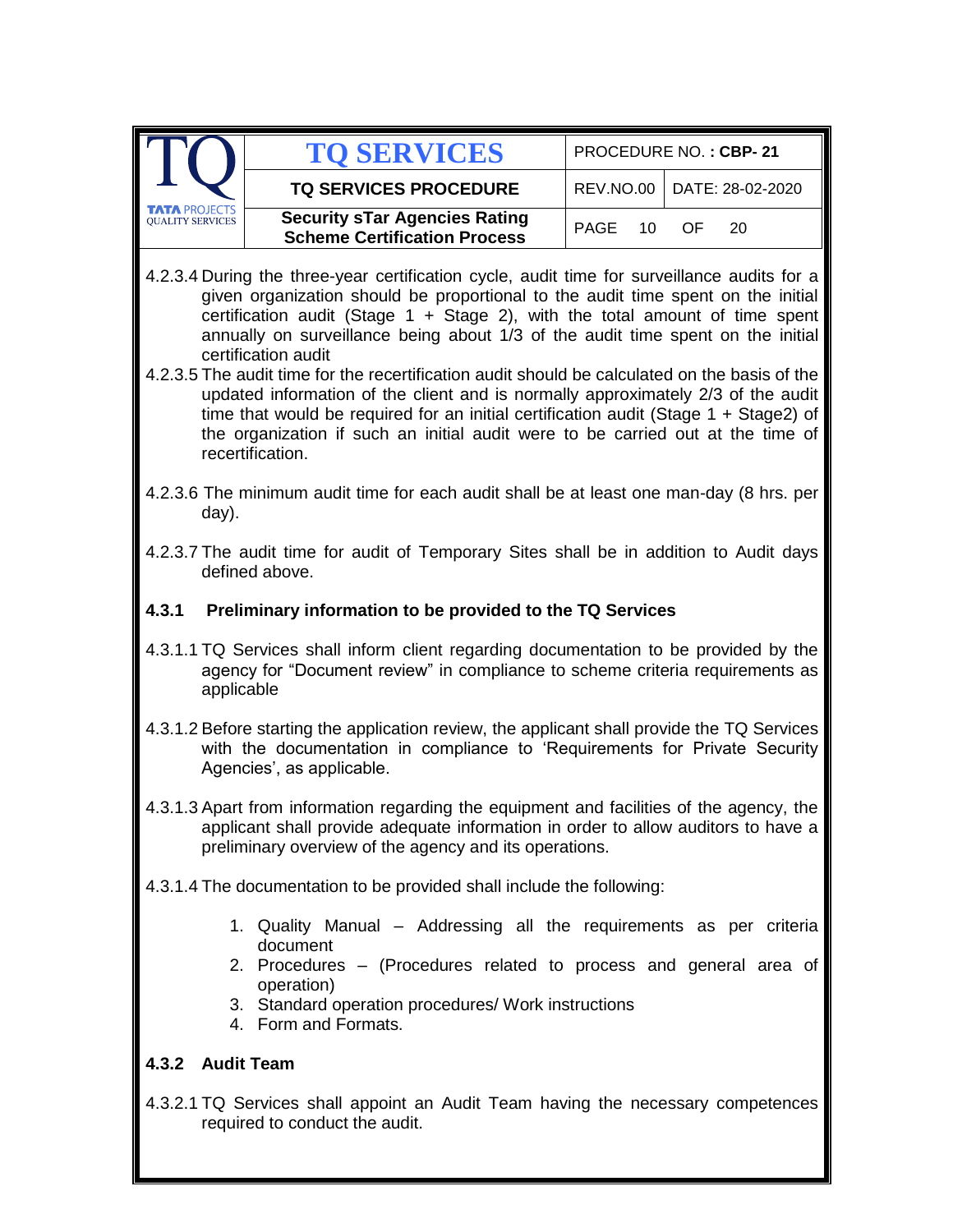|                                                                                                                                                                          |                   | <b>TO SERVICES</b>                                                          |                                                                                                                                           | PROCEDURE NO.: CBP-21 |                  |  |
|--------------------------------------------------------------------------------------------------------------------------------------------------------------------------|-------------------|-----------------------------------------------------------------------------|-------------------------------------------------------------------------------------------------------------------------------------------|-----------------------|------------------|--|
|                                                                                                                                                                          |                   |                                                                             | <b>TQ SERVICES PROCEDURE</b>                                                                                                              |                       | DATE: 28-02-2020 |  |
| <b>OUALITY SERVICES</b>                                                                                                                                                  |                   | <b>Security sTar Agencies Rating</b><br><b>Scheme Certification Process</b> |                                                                                                                                           | PAGE<br>11            | OF.<br>20        |  |
|                                                                                                                                                                          |                   |                                                                             |                                                                                                                                           |                       |                  |  |
|                                                                                                                                                                          | <b>Audit Type</b> |                                                                             | <b>Audit Team composition</b>                                                                                                             |                       |                  |  |
|                                                                                                                                                                          |                   | <b>Certification Audit</b>                                                  | Lead Auditor + Auditor(s), if required + Technical<br>Expert (if Lead Auditor/ Auditor are not qualified for<br>security services sector) |                       |                  |  |
|                                                                                                                                                                          | Surveillance      |                                                                             | same as above                                                                                                                             |                       |                  |  |
| 4.3.2.2 The necessary competence requirements for the team of Lead Auditor / Auditor<br>or Technical Expert for qualification for Security Services sector can be though |                   |                                                                             |                                                                                                                                           |                       |                  |  |

- or Technical Expert for qualification for Security Services sector can be though demonstrated competence for Education (graduation), Knowledge, Private Security Work Experience (over 2 years), Military/Law Enforcement Experience (over 3 years) and understanding of PSARA & other applicable statutory and regulatory requirements.
- 4.3.2.3 The lead auditor / auditor shall be qualified QMS auditors
- 4.3.2.4 Auditor experience For a first authorization, the auditor shall comply with the following criteria, which shall be demonstrated in audits under guidance and supervision:

a) For Level 1 to  $6 -$  The auditor shall have gained experience in the entire process of auditing security services quality management systems, including review of documentation, implementation audit and audit reporting. This experience shall have been gained by participation as a trainee in a minimum of two audits for a total of at least 10 mandays under an accredited ISO 9001 programme.

 b) Additionally for Level 7 - This experience shall have been gained by participation as a trainee in a minimum of two audits for a total of at least 10 mandays in an accredited ISO 18788 programme,

 c) In addition to criteria a) and b) above, the audit team leaders shall have performed as an audit team leader under the supervision of a qualified team leader in at least three ISO 9001 audits for Level 1 to 6 and ISO 18788 audits for Level 7.

- 4.3.2.5 The auditor/evaluator involved in offsite documentation review of information received with the application/ document review before going for onsite assessment shall have the qualifications. Requirements for TQ Services, Issue 1, January 2019 17
- 4.3.2.6 The TQ Services may use ISO 9001 auditors who do not have the requisite qualifications as prescribed above provided they are supported by technical experts (TEs) who meet the qualifications. The time spent by the TE on an audit shall be in addition to the audit time as prescribed under the 'Certification Process' which the TQ Services is expected to spend.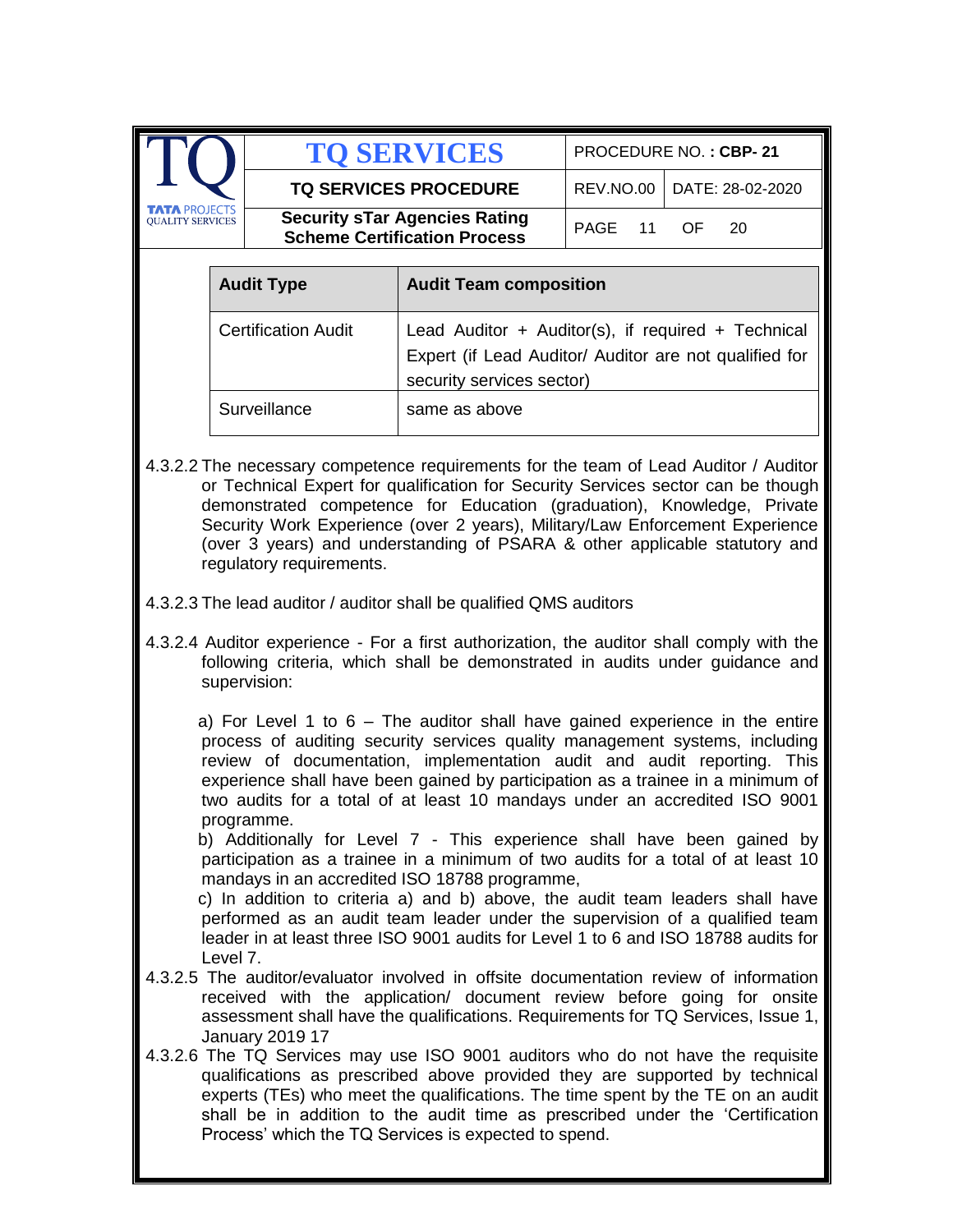|                                               | <b>TO SERVICES</b>                                                                                                                                                                                                                                                                                                                                                                                                                                                                                                                                                                                                                                                                                                                                                                                                                                                                                                                                                                                                                                                                                                                                                                                                                                                                                                                                                                                                                                                                                                                                                                                                                                                                                                                                                                                                                                                                                                                                                                                                                                                                                  |                   | PROCEDURE NO.: CBP-21 |
|-----------------------------------------------|-----------------------------------------------------------------------------------------------------------------------------------------------------------------------------------------------------------------------------------------------------------------------------------------------------------------------------------------------------------------------------------------------------------------------------------------------------------------------------------------------------------------------------------------------------------------------------------------------------------------------------------------------------------------------------------------------------------------------------------------------------------------------------------------------------------------------------------------------------------------------------------------------------------------------------------------------------------------------------------------------------------------------------------------------------------------------------------------------------------------------------------------------------------------------------------------------------------------------------------------------------------------------------------------------------------------------------------------------------------------------------------------------------------------------------------------------------------------------------------------------------------------------------------------------------------------------------------------------------------------------------------------------------------------------------------------------------------------------------------------------------------------------------------------------------------------------------------------------------------------------------------------------------------------------------------------------------------------------------------------------------------------------------------------------------------------------------------------------------|-------------------|-----------------------|
|                                               | <b>TQ SERVICES PROCEDURE</b>                                                                                                                                                                                                                                                                                                                                                                                                                                                                                                                                                                                                                                                                                                                                                                                                                                                                                                                                                                                                                                                                                                                                                                                                                                                                                                                                                                                                                                                                                                                                                                                                                                                                                                                                                                                                                                                                                                                                                                                                                                                                        | <b>REV.NO.00</b>  | DATE: 28-02-2020      |
| <b>TA PROJECTS</b><br><b>QUALITY SERVICES</b> | <b>Security sTar Agencies Rating</b><br><b>Scheme Certification Process</b>                                                                                                                                                                                                                                                                                                                                                                                                                                                                                                                                                                                                                                                                                                                                                                                                                                                                                                                                                                                                                                                                                                                                                                                                                                                                                                                                                                                                                                                                                                                                                                                                                                                                                                                                                                                                                                                                                                                                                                                                                         | <b>PAGE</b><br>12 | OF<br>20              |
|                                               | 4.3.2.7 One of the auditors/evaluators in the team shall be nominated as the team<br>leader. The team leader shall be an ISO 9001 Lead Auditor for Level1 to 6 and<br>ISO 18788 Lead Auditor for Level 7, qualified as team leader as per the<br>requirement given in ISO 17021-1:2015.<br>4.3.2.8 The TQ Services will have a system for qualifying lead auditor/evaluators for<br>"Security sTar Agencies Rating Scheme", based on experience of having<br>performed<br>a) For Level 1 and 2, At least three audits/evaluations under the Security sTar<br>Agencies Rating Scheme at level 1 or Compliance Management System for<br>Security Services. For one time initial qualification, some other evaluation<br>methods such as audit experience as team leader in other technically similar<br>areas may be used.<br>b) For Level 3 and 4, At least three audits/evaluations under the Security sTar<br>Agencies Rating Scheme at level 3 or ISO 9001 for Security Services. For one<br>time initial qualification, some other evaluation methods such as audit experience<br>as team leader in other technically similar areas or at least five audits/evaluations<br>under the Security sTar Agencies Rating Scheme at level 1 or 2, may be used.<br>c) For Level 5 and 6, At least three audits/evaluations under the Security sTar<br>Agencies Rating Scheme at level 5 or ISO 9001 for Security Services. For one<br>time initial qualification, some other evaluation methods such as audit experience<br>as team leader in other technically similar areas or at least five audits/evaluations<br>under the Security sTar Agencies Rating Scheme at level 3 or 4, may be used.<br>d) For Level 7, At least three audits/evaluations under the Security sTar Agencies<br>Rating Scheme at level 7 or ISO 18788. For one time initial qualification, some<br>other evaluation methods such as audit experience as team leader in other<br>technically similar areas or at least five audits/evaluations under the Security<br>sTar Agencies Rating Scheme at level 5 or 6, may be used. |                   |                       |
|                                               | 4.3.3 Audit Plan                                                                                                                                                                                                                                                                                                                                                                                                                                                                                                                                                                                                                                                                                                                                                                                                                                                                                                                                                                                                                                                                                                                                                                                                                                                                                                                                                                                                                                                                                                                                                                                                                                                                                                                                                                                                                                                                                                                                                                                                                                                                                    |                   |                       |
|                                               | 4.3.3.1 TQ Services shall ensure that the Audit is conducted during working days in<br>which all operational and support processes are functional.                                                                                                                                                                                                                                                                                                                                                                                                                                                                                                                                                                                                                                                                                                                                                                                                                                                                                                                                                                                                                                                                                                                                                                                                                                                                                                                                                                                                                                                                                                                                                                                                                                                                                                                                                                                                                                                                                                                                                  |                   |                       |
|                                               | 4.3.3.2 No audit shall be planned in case the agency is non-operational                                                                                                                                                                                                                                                                                                                                                                                                                                                                                                                                                                                                                                                                                                                                                                                                                                                                                                                                                                                                                                                                                                                                                                                                                                                                                                                                                                                                                                                                                                                                                                                                                                                                                                                                                                                                                                                                                                                                                                                                                             |                   |                       |
|                                               | 4.3.3.3 The Auditors, if more than one, may conduct part of the audit in parallel being<br>focused on specific processes/ areas.                                                                                                                                                                                                                                                                                                                                                                                                                                                                                                                                                                                                                                                                                                                                                                                                                                                                                                                                                                                                                                                                                                                                                                                                                                                                                                                                                                                                                                                                                                                                                                                                                                                                                                                                                                                                                                                                                                                                                                    |                   |                       |
|                                               | 4.3.3.4 All the activities as included in the scope of certification of PSA such as<br>operations, staffing, training, marketing, performance evaluations etc. shall be<br>audited.                                                                                                                                                                                                                                                                                                                                                                                                                                                                                                                                                                                                                                                                                                                                                                                                                                                                                                                                                                                                                                                                                                                                                                                                                                                                                                                                                                                                                                                                                                                                                                                                                                                                                                                                                                                                                                                                                                                 |                   |                       |
|                                               | <b>Certification Audit</b>                                                                                                                                                                                                                                                                                                                                                                                                                                                                                                                                                                                                                                                                                                                                                                                                                                                                                                                                                                                                                                                                                                                                                                                                                                                                                                                                                                                                                                                                                                                                                                                                                                                                                                                                                                                                                                                                                                                                                                                                                                                                          |                   |                       |

**4.4.1 Stage 1 Audit**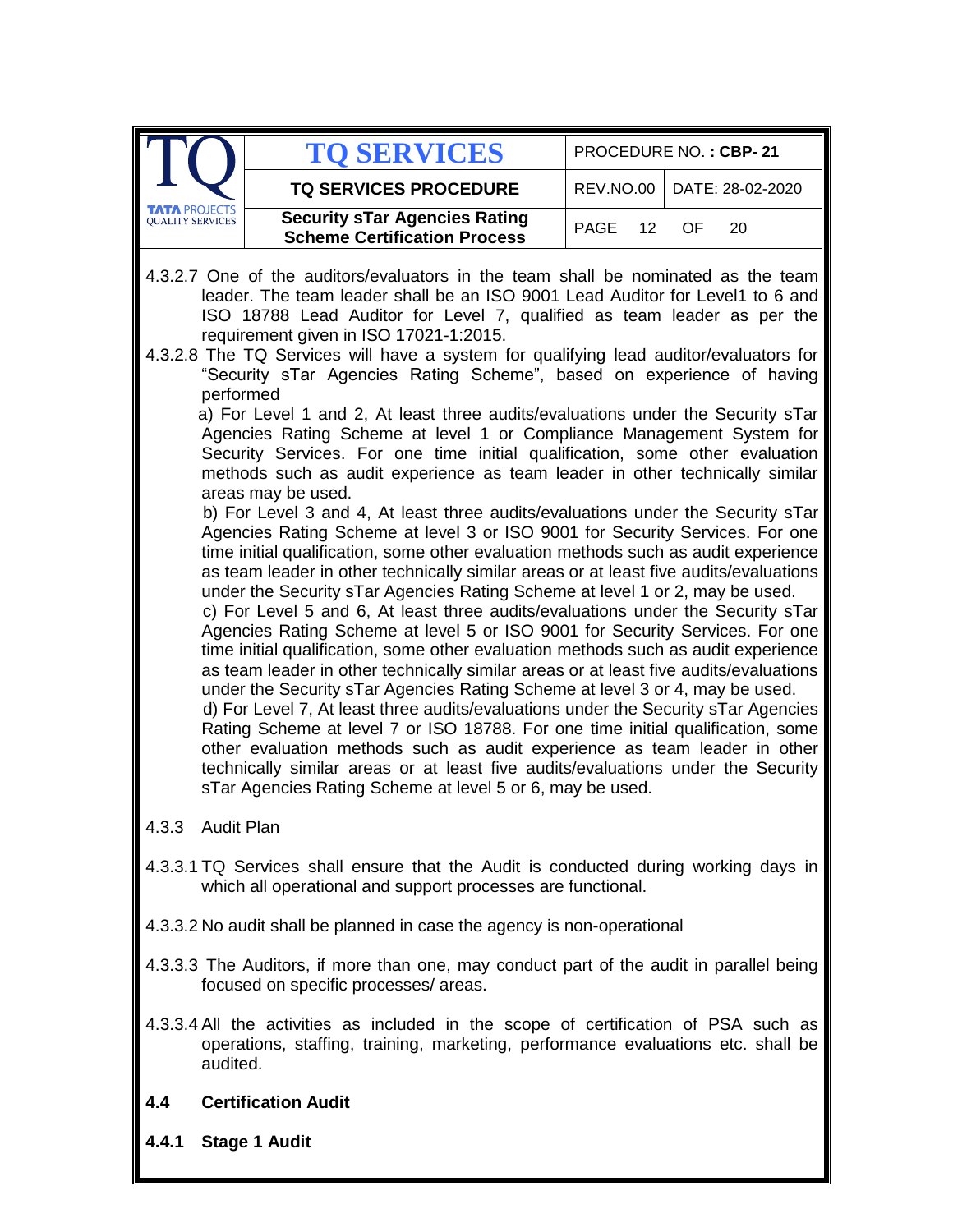|                 | <b>TO SERVICES</b>                                                                                                                                                                                                                                                                                                                                                                                                                                                                                                                                                                                                                                                                                                                                                                                                                                                                                                                                                                                                                                                                                                                                                                                                                                                                                                                                                                                                                                                                                                                                            |                   | PROCEDURE NO.: CBP-21 |  |  |  |
|-----------------|---------------------------------------------------------------------------------------------------------------------------------------------------------------------------------------------------------------------------------------------------------------------------------------------------------------------------------------------------------------------------------------------------------------------------------------------------------------------------------------------------------------------------------------------------------------------------------------------------------------------------------------------------------------------------------------------------------------------------------------------------------------------------------------------------------------------------------------------------------------------------------------------------------------------------------------------------------------------------------------------------------------------------------------------------------------------------------------------------------------------------------------------------------------------------------------------------------------------------------------------------------------------------------------------------------------------------------------------------------------------------------------------------------------------------------------------------------------------------------------------------------------------------------------------------------------|-------------------|-----------------------|--|--|--|
|                 | <b>TQ SERVICES PROCEDURE</b>                                                                                                                                                                                                                                                                                                                                                                                                                                                                                                                                                                                                                                                                                                                                                                                                                                                                                                                                                                                                                                                                                                                                                                                                                                                                                                                                                                                                                                                                                                                                  | REV.NO.00         | DATE: 28-02-2020      |  |  |  |
| OUALITY SERVICE | <b>Security sTar Agencies Rating</b><br><b>Scheme Certification Process</b>                                                                                                                                                                                                                                                                                                                                                                                                                                                                                                                                                                                                                                                                                                                                                                                                                                                                                                                                                                                                                                                                                                                                                                                                                                                                                                                                                                                                                                                                                   | <b>PAGE</b><br>13 | OF.<br>20             |  |  |  |
|                 | 4.4.1.1 The stage 1 audit is performed to:                                                                                                                                                                                                                                                                                                                                                                                                                                                                                                                                                                                                                                                                                                                                                                                                                                                                                                                                                                                                                                                                                                                                                                                                                                                                                                                                                                                                                                                                                                                    |                   |                       |  |  |  |
|                 | a. Audit the agency's management system documentation;<br>b. Evaluate the agency's location and specific conditions and to undertake<br>discussions with the client's personnel to determine the preparedness for<br>the stage 2 audit;<br>c. Review the client's status and understanding regarding requirements of<br>the criteria, in particular with respect to the identification of key<br>performance or significant aspects, processes, objectives and operation<br>of the management system including scheme requirements;<br>d. Collect necessary information regarding the scope of the management<br>system, processes and location(s) of the client, and related statutory and<br>regulatory aspects and compliance (e.g. quality, PSARA, legal aspects of<br>the client's operation, associated risks, etc.);<br>e. Review the allocation of resources for stage 2 audit and agree with the<br>client on the details of the stage 2 audit;<br>f. Provide a focus for planning the stage 2 audit by gaining a sufficient<br>understanding<br>of the agency's management system, offices and site<br>operations in the context of possible significant aspects;<br>g. Evaluate if the internal audits and management review are being planned<br>and performed, and that the level of implementation of the management<br>system substantiates that the agency is ready for the stage 2 audit.<br>h. Auditors shall identify personal protective equipment which may be<br>reasonably required during while auditing processes in stage - 2 audit |                   |                       |  |  |  |
|                 | personnel protective equipment during Stage - 2 audit.<br>4.4.1.2 The Stage - I audit shall be carried out by a competent audit team to judge the<br>adequacy of the system to meet requirements of applicable level criteria. It shall                                                                                                                                                                                                                                                                                                                                                                                                                                                                                                                                                                                                                                                                                                                                                                                                                                                                                                                                                                                                                                                                                                                                                                                                                                                                                                                       |                   |                       |  |  |  |
|                 | result in a formal report<br>4.4.1.3 The stage 1 audit shall be carried out at the agency's premises in order to<br>achieve the objectives. TQ Services shall have a defined guideline for the same.<br>(Also Ref IAF MD 2).                                                                                                                                                                                                                                                                                                                                                                                                                                                                                                                                                                                                                                                                                                                                                                                                                                                                                                                                                                                                                                                                                                                                                                                                                                                                                                                                  |                   |                       |  |  |  |
|                 | 4.4.2 Stage 2 Audit                                                                                                                                                                                                                                                                                                                                                                                                                                                                                                                                                                                                                                                                                                                                                                                                                                                                                                                                                                                                                                                                                                                                                                                                                                                                                                                                                                                                                                                                                                                                           |                   |                       |  |  |  |
| premises.       | 4.4.2.1 The Objectives of stage 2 audit shall be to verify compliance to the applicable<br>certification criteria at that level, regulatory requirements, verification of<br>documents and records, and interviews with personnel involved in various<br>relevant activities. The stage 2 audit shall be conducted at the agency's                                                                                                                                                                                                                                                                                                                                                                                                                                                                                                                                                                                                                                                                                                                                                                                                                                                                                                                                                                                                                                                                                                                                                                                                                            |                   |                       |  |  |  |
|                 | 4.4.2.2 Competence of people at the agency shall be audited to verify the effective<br>knowledge QA/ QC and of internal procedures, applicable standards related to                                                                                                                                                                                                                                                                                                                                                                                                                                                                                                                                                                                                                                                                                                                                                                                                                                                                                                                                                                                                                                                                                                                                                                                                                                                                                                                                                                                           |                   |                       |  |  |  |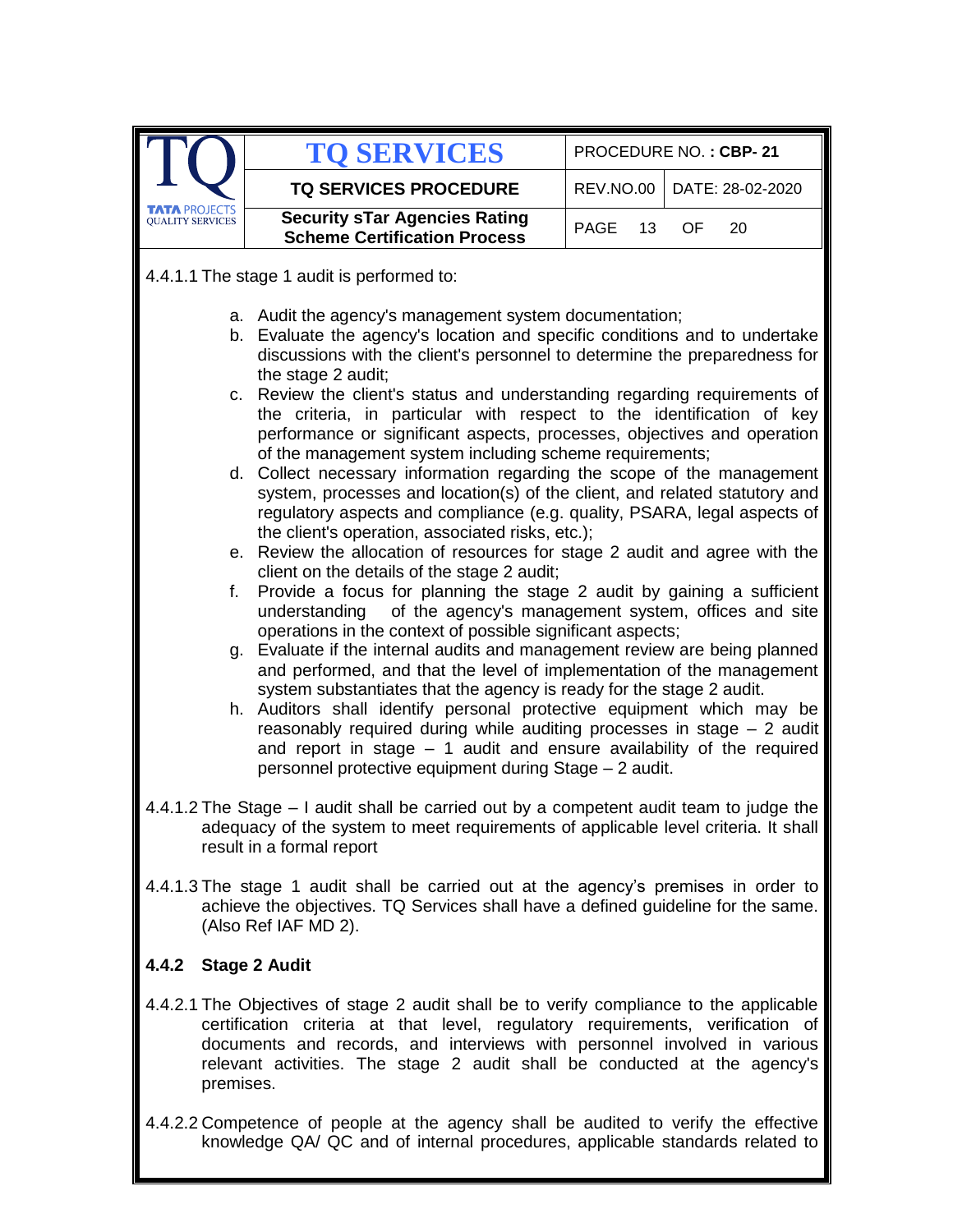|                                                 | <b>TO SERVICES</b>                                                          | PROCEDURE NO.: CBP-21 |                              |  |
|-------------------------------------------------|-----------------------------------------------------------------------------|-----------------------|------------------------------|--|
|                                                 | <b>TQ SERVICES PROCEDURE</b>                                                |                       | REV.NO.00   DATE: 28-02-2020 |  |
| <b>TATA PROJECTS</b><br><b>OUALITY SERVICES</b> | <b>Security sTar Agencies Rating</b><br><b>Scheme Certification Process</b> | PAGE 14 OF            | - 20                         |  |

security services being provided. The competency of the personnel shall be as per applicable regulation.

4.4.2.3 Safety during audits

The Audit of security agency operations involves may involve risks linked to work environment. The responsibility for risk analysis and the identification of the most suitable means of protection shall be that of the agency.

### **4.4.3 Non conformities**

- 4.4.3.1 Any non-conformities observed during audit, with respect to the certification criteria shall be informed in writing to the applicant for taking necessary action. The non-conformities shall be classified as Major or Minor depending on their severity.
	- a. Major Non conformity A non-conformity that affects the capability of the management system to achieve the intended results. A number of minor NCs on the same aspect shall be clubbed together and raised as single major NC.
	- b. Minor Non conformity All other gaps and non-conformities shall be classified as Minor. These shall generally be related to other implementation issues which do not directly affect the capability of the management system to achieve the intended results.
- 4.4.3.2 In case of major and minor NCs the organization shall carry out root cause analysis and inform the same along with correction and corrective actions, within a period of one month or 3 months respectively. All non-conformities are required to be closed before initial certification through verification of adequacy of the correction and corrective actions. All Major non-conformities, shall invariably require a follow-up audit.

### **4.4.4 Audit Report**

- 44.4.1 The Certification Bodies shall send the Audit Report within 7 working days from the date of the completion of the audit to the client.
- 4.4.4.2 The audit reports for stage 1 and stage 2 shall clearly provide evidence and conclusions about the fulfilment of the audit objectives as described above and shall contain sufficient detailed information regarding conformity with all the relevant certification requirements, including the Certification Criteria applicable to the level. TQ Services shall develop appropriate report format(s) and report writing guidance document to ensure that the report provides, adequate and complete details for ensuring appropriate, evaluation, review and decision in respect of grant of certification. The Audit report shall have the following as minimum: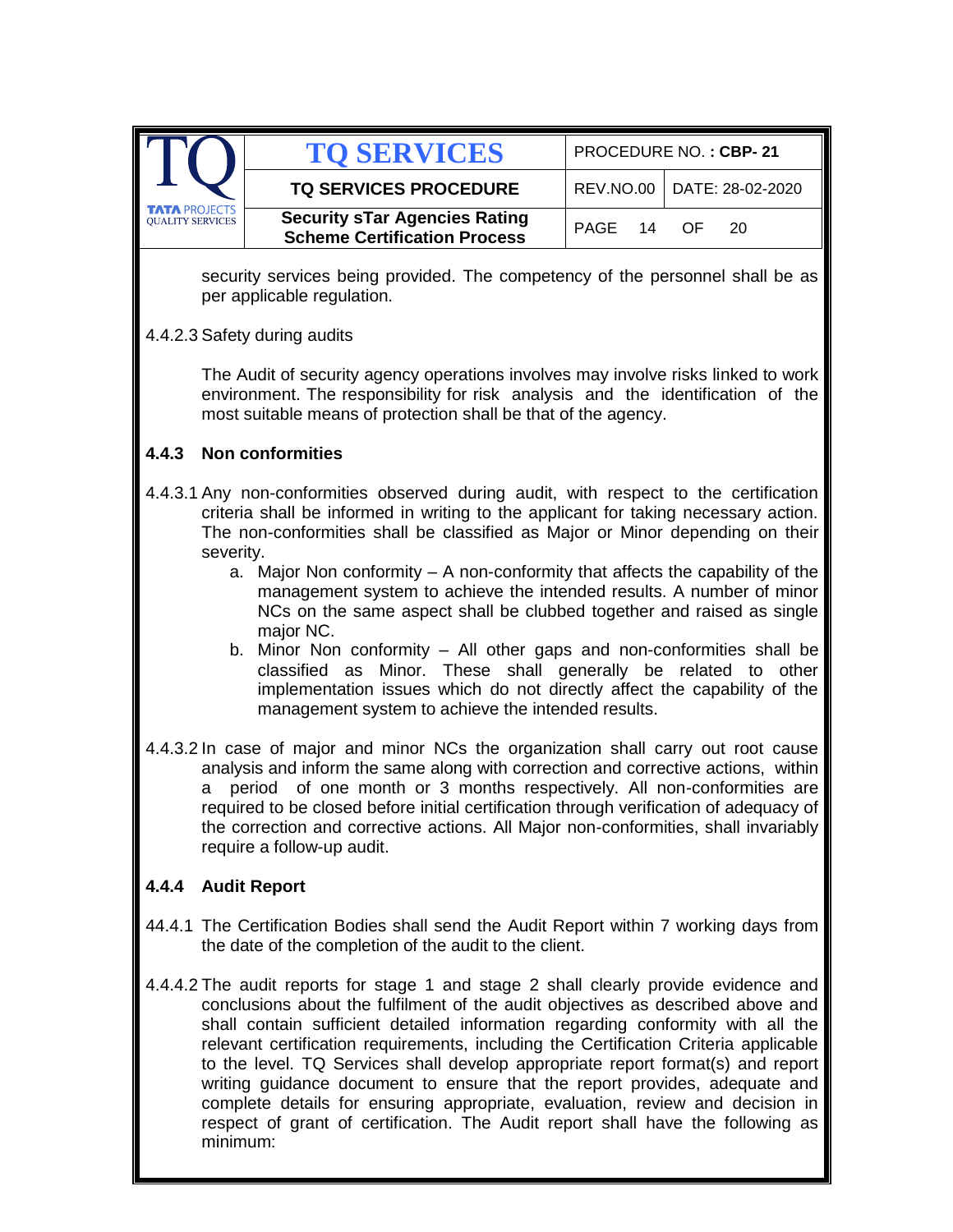|                 |                                                                                                                                                                                                                                                                                                                                                                                                                                                                                                                                             | <b>TO SERVICES</b>                                                                                                                                                                                                    |                                     |                  | PROCEDURE NO.: CBP-21     |  |
|-----------------|---------------------------------------------------------------------------------------------------------------------------------------------------------------------------------------------------------------------------------------------------------------------------------------------------------------------------------------------------------------------------------------------------------------------------------------------------------------------------------------------------------------------------------------------|-----------------------------------------------------------------------------------------------------------------------------------------------------------------------------------------------------------------------|-------------------------------------|------------------|---------------------------|--|
|                 |                                                                                                                                                                                                                                                                                                                                                                                                                                                                                                                                             | <b>TQ SERVICES PROCEDURE</b>                                                                                                                                                                                          |                                     | <b>REV.NO.00</b> | DATE: 28-02-2020          |  |
| DUALITY SERVICE |                                                                                                                                                                                                                                                                                                                                                                                                                                                                                                                                             | <b>Security sTar Agencies Rating</b><br><b>Scheme Certification Process</b>                                                                                                                                           |                                     | PAGE<br>15       | OF.<br>20                 |  |
|                 | a. Scope of the Certification,<br>b. Name and address of Private Security Agency audited<br>c. Name(s) of auditor/members of the team<br>d. Date & time of audit<br>e. Audit Criteria<br>Structure of the audited Private Security Agency<br>f.<br>g. Report on auditing including that for all "Additional Requirements" with<br>evidence of compliance<br>h. Nonconformities, if any<br>Processes excluded by the Scope of the certification, if any,<br>i.<br>NOTE: ISO 17022 may be referred to for further guidance on Audit reporting |                                                                                                                                                                                                                       |                                     |                  |                           |  |
| 4.5             |                                                                                                                                                                                                                                                                                                                                                                                                                                                                                                                                             | <b>Certification Decisions</b>                                                                                                                                                                                        |                                     |                  |                           |  |
| 4.5.1           | Certification decision shall be the sole responsibility of TQ Services and the<br>decision shall be taken by its internal person(s) competent for the job provided<br>they have not been involved in the process of audit of the organization.<br>Impartiality and absence of conflict of interest shall be ensured before entrusting<br>the task of certification decision making.                                                                                                                                                         |                                                                                                                                                                                                                       |                                     |                  |                           |  |
| 4.5.2           |                                                                                                                                                                                                                                                                                                                                                                                                                                                                                                                                             | Conditions for granting a certificate:                                                                                                                                                                                |                                     |                  |                           |  |
|                 | with:                                                                                                                                                                                                                                                                                                                                                                                                                                                                                                                                       | TQ Services shall grant the certification when all the following conditions are met                                                                                                                                   |                                     |                  |                           |  |
|                 |                                                                                                                                                                                                                                                                                                                                                                                                                                                                                                                                             | The audit report with suitable recommendation is available<br>All NCs raised have been closed.<br>There are no other issues impacting grant of certification there shall be no<br>conditional grant of certification. |                                     |                  |                           |  |
| 4.6             | <b>Certificate</b>                                                                                                                                                                                                                                                                                                                                                                                                                                                                                                                          |                                                                                                                                                                                                                       |                                     |                  |                           |  |
|                 | <b>Certificate</b>                                                                                                                                                                                                                                                                                                                                                                                                                                                                                                                          | The Private Security Agency<br>may achieve one of the<br>following certificates:                                                                                                                                      | <b>Object</b>                       |                  | <b>Certificate Number</b> |  |
|                 |                                                                                                                                                                                                                                                                                                                                                                                                                                                                                                                                             | <b>Single Office</b>                                                                                                                                                                                                  | All the<br>processes<br>carried out |                  | One certificate number    |  |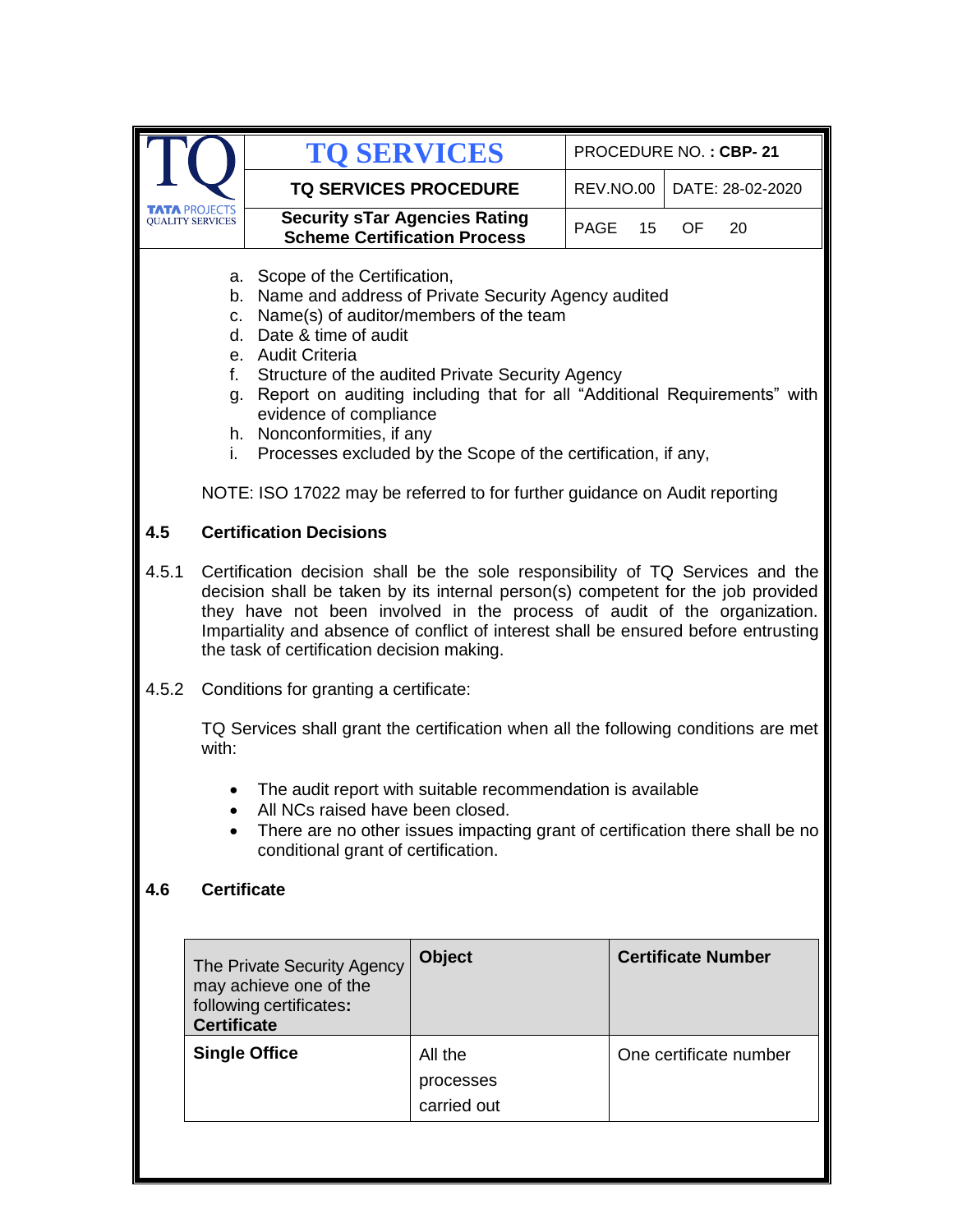|                |                                                                                                                                                                                                                                                                                                                                                                                                                                                                                                                                                                                                                                    | <b>TO SERVICES</b>                                                                                                                                                                                                                                                                                                             |                                                                        |      |                                                                                                 | PROCEDURE NO.: CBP-21 |
|----------------|------------------------------------------------------------------------------------------------------------------------------------------------------------------------------------------------------------------------------------------------------------------------------------------------------------------------------------------------------------------------------------------------------------------------------------------------------------------------------------------------------------------------------------------------------------------------------------------------------------------------------------|--------------------------------------------------------------------------------------------------------------------------------------------------------------------------------------------------------------------------------------------------------------------------------------------------------------------------------|------------------------------------------------------------------------|------|-------------------------------------------------------------------------------------------------|-----------------------|
|                |                                                                                                                                                                                                                                                                                                                                                                                                                                                                                                                                                                                                                                    | <b>TQ SERVICES PROCEDURE</b>                                                                                                                                                                                                                                                                                                   |                                                                        |      | <b>REV.NO.00</b>                                                                                | DATE: 28-02-2020      |
|                | <b>TA PROJECTS</b><br><b>OUALITY SERVICES</b>                                                                                                                                                                                                                                                                                                                                                                                                                                                                                                                                                                                      | <b>Security sTar Agencies Rating</b><br><b>Scheme Certification Process</b>                                                                                                                                                                                                                                                    |                                                                        | PAGE | 16                                                                                              | 20<br>OF              |
|                | <b>Multiple Offices</b>                                                                                                                                                                                                                                                                                                                                                                                                                                                                                                                                                                                                            |                                                                                                                                                                                                                                                                                                                                | <b>Multiple Offices</b><br>sharing common<br>resources or<br>processes |      | One number (the<br>certificate shall have an<br>annexure with the list of<br>certified offices) |                       |
| 4.6.1          |                                                                                                                                                                                                                                                                                                                                                                                                                                                                                                                                                                                                                                    | Certification Documentation - The certificate shall include the following<br>information:                                                                                                                                                                                                                                      |                                                                        |      |                                                                                                 |                       |
|                | a. Certificate number<br>Certification scheme name<br>b.<br>Reference to certification criteria<br>C.<br>Private Security Agency's name (that of the legal entity) with all<br>d.<br>permanent locations in the schedule<br>e. Certified Private Security Agency address<br>Certification Level and Scope of certification<br>f.<br>Scheme logo<br>g.<br>h. logo of the TQ Services<br>Accreditation number with logo<br>i.<br>Date of certification<br>k. Expiry date<br>Signature of the TQ Services authorized representative<br>L.<br>In case of Multi Site certification, TQ Services shall annex to the certificate the list |                                                                                                                                                                                                                                                                                                                                |                                                                        |      | of the certified offices. The temporary sites shall not be included.                            |                       |
| 4.6.2          | <b>Validity</b>                                                                                                                                                                                                                                                                                                                                                                                                                                                                                                                                                                                                                    |                                                                                                                                                                                                                                                                                                                                |                                                                        |      |                                                                                                 |                       |
|                |                                                                                                                                                                                                                                                                                                                                                                                                                                                                                                                                                                                                                                    | The certificate shall be valid for 3 years from the date of issue.                                                                                                                                                                                                                                                             |                                                                        |      |                                                                                                 |                       |
| 4.7            |                                                                                                                                                                                                                                                                                                                                                                                                                                                                                                                                                                                                                                    | <b>Surveillance audits</b>                                                                                                                                                                                                                                                                                                     |                                                                        |      |                                                                                                 |                       |
| 4.7.1<br>4.7.2 | 4.2.3                                                                                                                                                                                                                                                                                                                                                                                                                                                                                                                                                                                                                              | Surveillance audits, announced and unannounced shall be carried out on site at<br>a frequency mentioned in clause 2.1, by a competent audit as per clause 3.2<br>above. The audit mandays for surveillance audits shall be as defined in clause<br>Non conformities observed during surveillance audit shall be categorized as |                                                                        |      |                                                                                                 |                       |
|                | major and minor as defined in clause 4.3.4                                                                                                                                                                                                                                                                                                                                                                                                                                                                                                                                                                                         |                                                                                                                                                                                                                                                                                                                                |                                                                        |      |                                                                                                 |                       |
| 4.8            | <b>Suspension</b>                                                                                                                                                                                                                                                                                                                                                                                                                                                                                                                                                                                                                  |                                                                                                                                                                                                                                                                                                                                |                                                                        |      |                                                                                                 |                       |
| 4.8.1          |                                                                                                                                                                                                                                                                                                                                                                                                                                                                                                                                                                                                                                    | TQ Services shall issue instructions to the certified organization for suspension of<br>certification when                                                                                                                                                                                                                     |                                                                        |      |                                                                                                 |                       |
|                | а.                                                                                                                                                                                                                                                                                                                                                                                                                                                                                                                                                                                                                                 | the major NCs issued are not closed in timelines prescribed                                                                                                                                                                                                                                                                    |                                                                        |      |                                                                                                 |                       |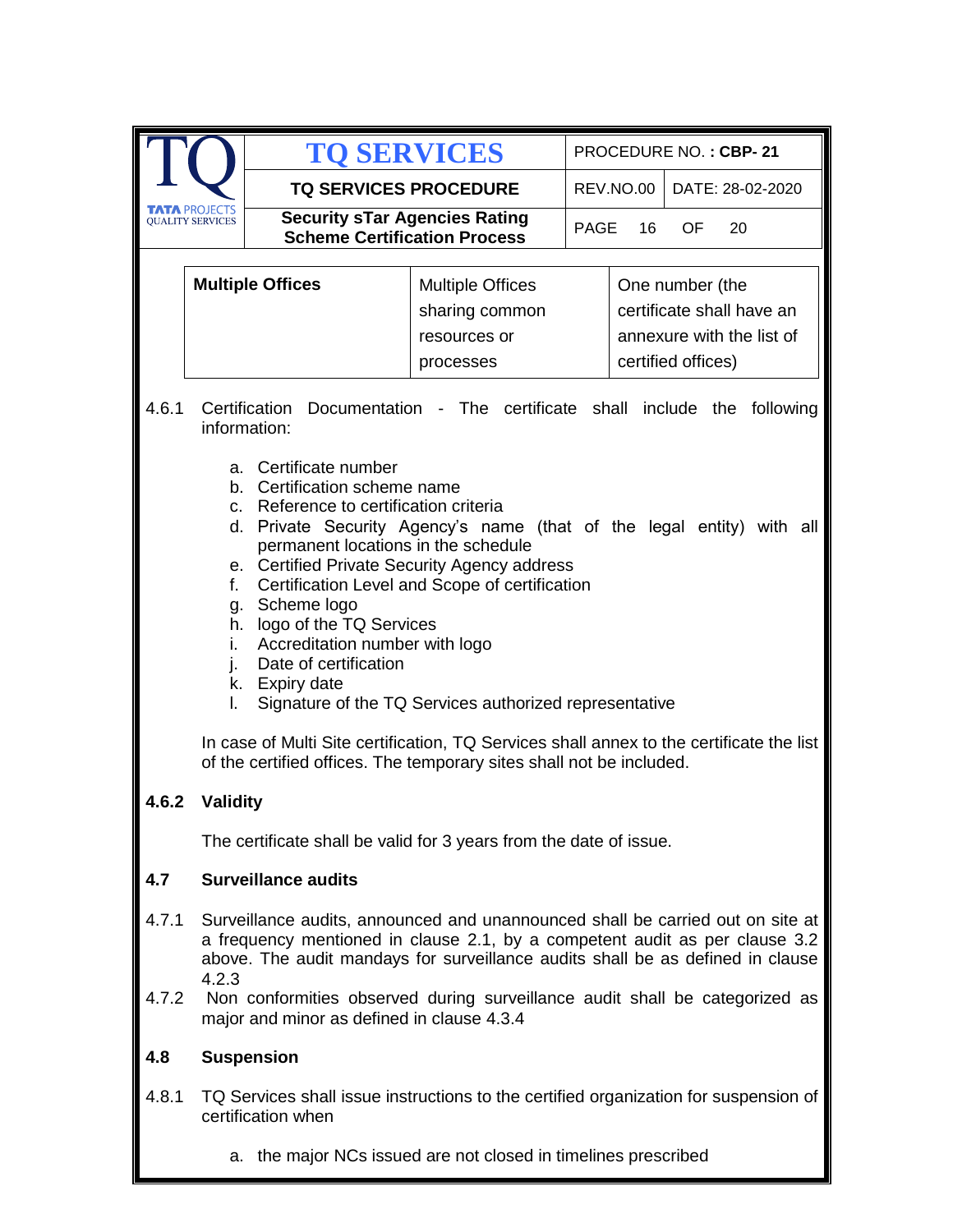|       |                                                                                                                                                                                                                                                                                                                                                                                                                                                                                                                                                                                                                                                                                                                                                                                                                                                                                                                                    | <b>TO SERVICES</b>                                                                                                                                                                                                                                                                                                                                                                                                                                                             |                  | PROCEDURE NO.: CBP-21 |  |  |  |
|-------|------------------------------------------------------------------------------------------------------------------------------------------------------------------------------------------------------------------------------------------------------------------------------------------------------------------------------------------------------------------------------------------------------------------------------------------------------------------------------------------------------------------------------------------------------------------------------------------------------------------------------------------------------------------------------------------------------------------------------------------------------------------------------------------------------------------------------------------------------------------------------------------------------------------------------------|--------------------------------------------------------------------------------------------------------------------------------------------------------------------------------------------------------------------------------------------------------------------------------------------------------------------------------------------------------------------------------------------------------------------------------------------------------------------------------|------------------|-----------------------|--|--|--|
|       |                                                                                                                                                                                                                                                                                                                                                                                                                                                                                                                                                                                                                                                                                                                                                                                                                                                                                                                                    | <b>TQ SERVICES PROCEDURE</b>                                                                                                                                                                                                                                                                                                                                                                                                                                                   | <b>REV.NO.00</b> | DATE: 28-02-2020      |  |  |  |
|       | <b>LITY SERVICES</b>                                                                                                                                                                                                                                                                                                                                                                                                                                                                                                                                                                                                                                                                                                                                                                                                                                                                                                               | <b>Security sTar Agencies Rating</b><br><b>Scheme Certification Process</b>                                                                                                                                                                                                                                                                                                                                                                                                    | PAGE<br>17       | OF.<br>20             |  |  |  |
|       | b. repeated major NCs are raised in consecutive surveillance assessments<br>c. there is failure to organize a surveillance audit within the specified time<br>period<br>d. there is nonpayment of outstanding dues<br>e. any major changes have taken place in the legal status, ownership, name<br>etc without prior information to the TQ Services<br>any willful misuse of the logo of the Scheme is detected<br>f.<br>g. any willful false declaration in the application form or otherwise is<br>detected<br>h. excessive or serious complaints against the certified<br>organization<br>management system are received and are found to be valid<br>The certified organization voluntarily requests a suspension. Such<br>i.<br>request must be submitted in writing to TQ Services along with the<br>reasons. TQ Services may decide to accept the request but may not allow<br>the client to revoke suspension on its own. |                                                                                                                                                                                                                                                                                                                                                                                                                                                                                |                  |                       |  |  |  |
| 4.8.2 | TQ Services shall issue due notice of at least one week for suspension of<br>certification to the certified organization.                                                                                                                                                                                                                                                                                                                                                                                                                                                                                                                                                                                                                                                                                                                                                                                                          |                                                                                                                                                                                                                                                                                                                                                                                                                                                                                |                  |                       |  |  |  |
| 4.8.3 |                                                                                                                                                                                                                                                                                                                                                                                                                                                                                                                                                                                                                                                                                                                                                                                                                                                                                                                                    | When certification is suspended, TQ Services shall require that, during the period<br>of suspension, the certified organization makes no misleading claims.                                                                                                                                                                                                                                                                                                                    |                  |                       |  |  |  |
| 4.8.4 |                                                                                                                                                                                                                                                                                                                                                                                                                                                                                                                                                                                                                                                                                                                                                                                                                                                                                                                                    | TQ Services shall revoke suspension only when Corrective actions have been<br>taken and verified by TQ Services.                                                                                                                                                                                                                                                                                                                                                               |                  |                       |  |  |  |
| 4.9   |                                                                                                                                                                                                                                                                                                                                                                                                                                                                                                                                                                                                                                                                                                                                                                                                                                                                                                                                    | <b>Renewal of certification</b>                                                                                                                                                                                                                                                                                                                                                                                                                                                |                  |                       |  |  |  |
| 4.9.1 |                                                                                                                                                                                                                                                                                                                                                                                                                                                                                                                                                                                                                                                                                                                                                                                                                                                                                                                                    | The certification shall be renewed at the expiry of 3 years' validity period.<br>However, the renewal process and the renewal of certification decision shall be<br>taken on or before the certificate expiration date. In order to achieve the same<br>TQ Services shall send the Renewal notice to the certified units at least four<br>months prior to expiry of certificate validity period                                                                                |                  |                       |  |  |  |
| 4.9.2 |                                                                                                                                                                                                                                                                                                                                                                                                                                                                                                                                                                                                                                                                                                                                                                                                                                                                                                                                    | The certified organization shall apply for renewal in the prescribed format along<br>with fee, if any prescribed by TQ Services at least 3 months before expiry of the<br>certification.                                                                                                                                                                                                                                                                                       |                  |                       |  |  |  |
| 4.9.3 |                                                                                                                                                                                                                                                                                                                                                                                                                                                                                                                                                                                                                                                                                                                                                                                                                                                                                                                                    | The onsite surveillance audit conducted towards the end of third year and before<br>the expiration of the certificate shall be considered as the recertification audit<br>(refer clause 4.2.3). The objectives of this audit will be a combination of stage 2<br>and surveillance audits, unless there has been any changes in product and<br>process requirements, which would then also require assessment of the<br>organization's revised processes, controls and systems. |                  |                       |  |  |  |
| 4.9.4 |                                                                                                                                                                                                                                                                                                                                                                                                                                                                                                                                                                                                                                                                                                                                                                                                                                                                                                                                    | TQ Services shall review the performance of the certified unit who has sought                                                                                                                                                                                                                                                                                                                                                                                                  |                  |                       |  |  |  |

renewal of the Certificate, with respect to compliance to certification criteria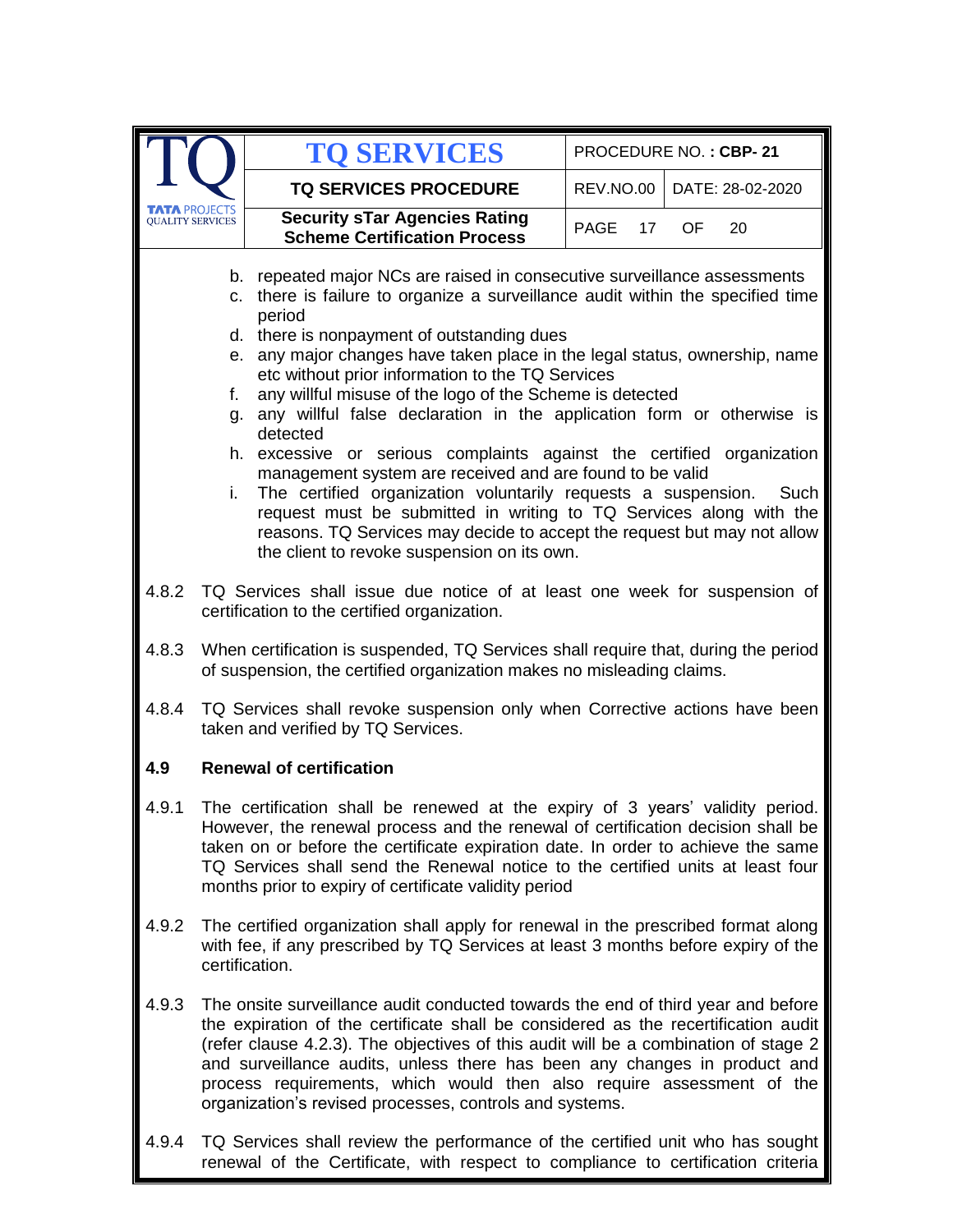|                 |                                                                                                                                                                                                                                                                                                                                                                                                                                  | <b>TO SERVICES</b>                                                                                                                                                                                                                                                                                                                                                                                             |            | PROCEDURE NO.: CBP-21 |  |  |
|-----------------|----------------------------------------------------------------------------------------------------------------------------------------------------------------------------------------------------------------------------------------------------------------------------------------------------------------------------------------------------------------------------------------------------------------------------------|----------------------------------------------------------------------------------------------------------------------------------------------------------------------------------------------------------------------------------------------------------------------------------------------------------------------------------------------------------------------------------------------------------------|------------|-----------------------|--|--|
|                 |                                                                                                                                                                                                                                                                                                                                                                                                                                  | <b>TQ SERVICES PROCEDURE</b>                                                                                                                                                                                                                                                                                                                                                                                   | REV.NO.00  | DATE: 28-02-2020      |  |  |
| OUALITY SERVICE |                                                                                                                                                                                                                                                                                                                                                                                                                                  | <b>Security sTar Agencies Rating</b><br><b>Scheme Certification Process</b>                                                                                                                                                                                                                                                                                                                                    | PAGE<br>18 | OF.<br>20             |  |  |
|                 |                                                                                                                                                                                                                                                                                                                                                                                                                                  | during the entire certification cycle, prior to a decision on the renewal of the<br>certificate. The review shall essentially be based on the following:                                                                                                                                                                                                                                                       |            |                       |  |  |
|                 | a. Surveillance and recertification audit reports for the audits carried out<br>during the certification cycle. The NCs raised and the satisfactory<br>resolution of the issues raised and their effectiveness.<br>b. Any suspension of certificate during the previous validity period;<br>corrective actions taken<br>C.<br>d. complaints if any received,<br>e. Adverse information from stakeholders and regulators, if any. |                                                                                                                                                                                                                                                                                                                                                                                                                |            |                       |  |  |
| 4.9.5           |                                                                                                                                                                                                                                                                                                                                                                                                                                  | The review shall be conducted by competent person (s) designated for the job.                                                                                                                                                                                                                                                                                                                                  |            |                       |  |  |
| 4.9.6           | The decision for renewal of certificate shall be taken by the competent personnel<br>authorised for the same, based on the satisfactory performance of the certified<br>organization.                                                                                                                                                                                                                                            |                                                                                                                                                                                                                                                                                                                                                                                                                |            |                       |  |  |
| 4.9.7           |                                                                                                                                                                                                                                                                                                                                                                                                                                  | TQ Services shall not renew certification with conditions for compliance to be<br>verified subsequently. There shall be no conditional renewal of certification.                                                                                                                                                                                                                                               |            |                       |  |  |
| 4.9.8           |                                                                                                                                                                                                                                                                                                                                                                                                                                  | When performance of the certified unit is not satisfactory, TQ Services shall<br>withhold the renewal of the certificate clearly stating the reasons and give time for<br>effecting corrective actions. The verification and decision on renewal should be<br>taken within 3 months of the certification expiry date.                                                                                          |            |                       |  |  |
| 4.9.9           |                                                                                                                                                                                                                                                                                                                                                                                                                                  | The corrective actions shall be verified generally on site unless the TQ Services<br>can verify the same off site prior to considering for renewal of certificate. The<br>justification for offsite review shall be recorded.                                                                                                                                                                                  |            |                       |  |  |
|                 |                                                                                                                                                                                                                                                                                                                                                                                                                                  | 4.9.10 In case the agency does not complete satisfactorily actions within three months,<br>the certificate shall stand expired from the date of expiry of previous validity.                                                                                                                                                                                                                                   |            |                       |  |  |
|                 |                                                                                                                                                                                                                                                                                                                                                                                                                                  | 4.9.11 When a certificate is not renewed, it shall expire at the end of validity period.                                                                                                                                                                                                                                                                                                                       |            |                       |  |  |
| 4.10            | Withdrawal                                                                                                                                                                                                                                                                                                                                                                                                                       |                                                                                                                                                                                                                                                                                                                                                                                                                |            |                       |  |  |
|                 | TQ Services shall withdraw the certificate when                                                                                                                                                                                                                                                                                                                                                                                  |                                                                                                                                                                                                                                                                                                                                                                                                                |            |                       |  |  |
|                 |                                                                                                                                                                                                                                                                                                                                                                                                                                  | a. Certified organization contravenes the terms and conditions<br>certification and provisions of the STAR scheme<br>b. The certified organization is not conforming to the requirements of the<br>Certification Criteria and the corrective actions taken are not ensuring<br>compliance,<br>c. the proposed plan for corrective actions will take a considerable time<br>beyond 6 months for implementation; |            | of                    |  |  |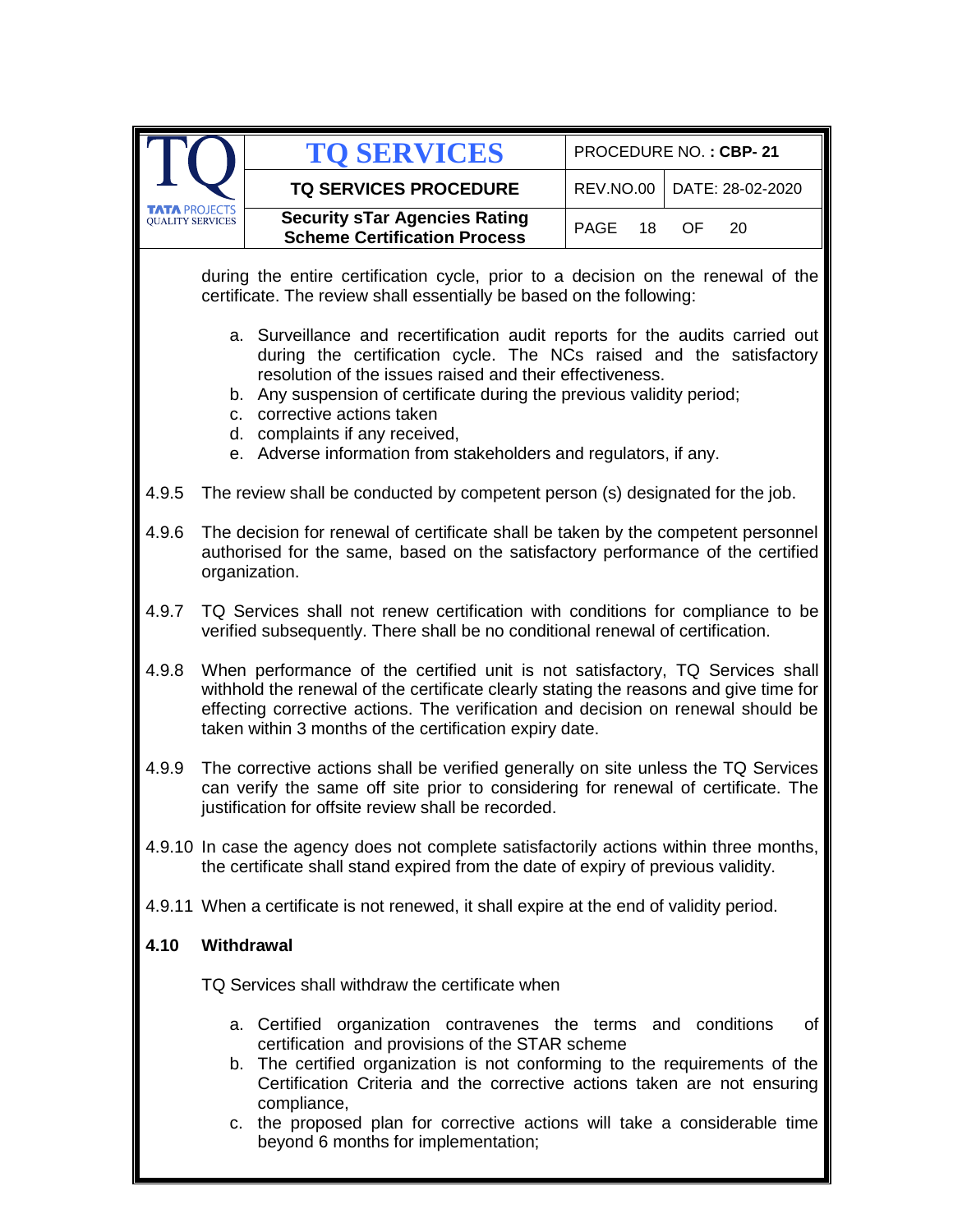|                                          | <b>TO SERVICES</b>                                                          | PROCEDURE NO.: CBP-21 |                              |  |
|------------------------------------------|-----------------------------------------------------------------------------|-----------------------|------------------------------|--|
|                                          | <b>TQ SERVICES PROCEDURE</b>                                                |                       | REV.NO.00   DATE: 28-02-2020 |  |
| TATA PROJECTS<br><b>OUALITY SERVICES</b> | <b>Security sTar Agencies Rating</b><br><b>Scheme Certification Process</b> | PAGE 19 OF            | 20.                          |  |

TQ Services shall withdraw the certificate at the request of the certified plant, if the operation(s) in the certified organization can no longer be carried due to reasons of natural calamities such as flood, fire, earthquake etc, lock out declared by the management, or closure of business operations etc.

#### **4.11 Change of location/Ownership/Name**

The certified organization shall inform TQ Services of any change in the location of the head office and additions/deletions of other offices.

On receipt of such information, TQ Services shall issue instructions to the certified organization for suspension of certification with immediate effect.

The agency shall be subject to an onsite audit at the new site like an Initial audit of an applicant.

If the audit is satisfactory, TQ Services shall transfer the Certificate to the new location.

TQ Services shall endorse the change of premises on the Certificate.

In the event of change of Ownership, the organization shall provide necessary documentary evidence. The new management of the organization shall submit its acceptance to the agreement with TQ Services, and payment of fees. The same process shall be followed as and when an existing applicant undergoes a change in management. Such changes shall not call for a visit to the production site.

In case of change of Name, the Private Security Agency shall inform the change in the name to TQ Services supported with documentary evidence, and if satisfied TQ Services shall endorse the Certificate in the new name.

#### **4.12 Complaints and appeals**

TQ Services shall have a documented procedure for handling of complaints and appeals.

The procedure for complaint handling shall include complaints from all stake holders, especially its certified organization as well as customers of its certified organizations.

The procedure for receipt and handling of complaints shall be made available to public on Tata projects website and shall also be easily accessible on the website.

Upon receipt of a complaint or appeal, TQ Services shall confirm whether the complaint or appeal relates to certification activities for which it is responsible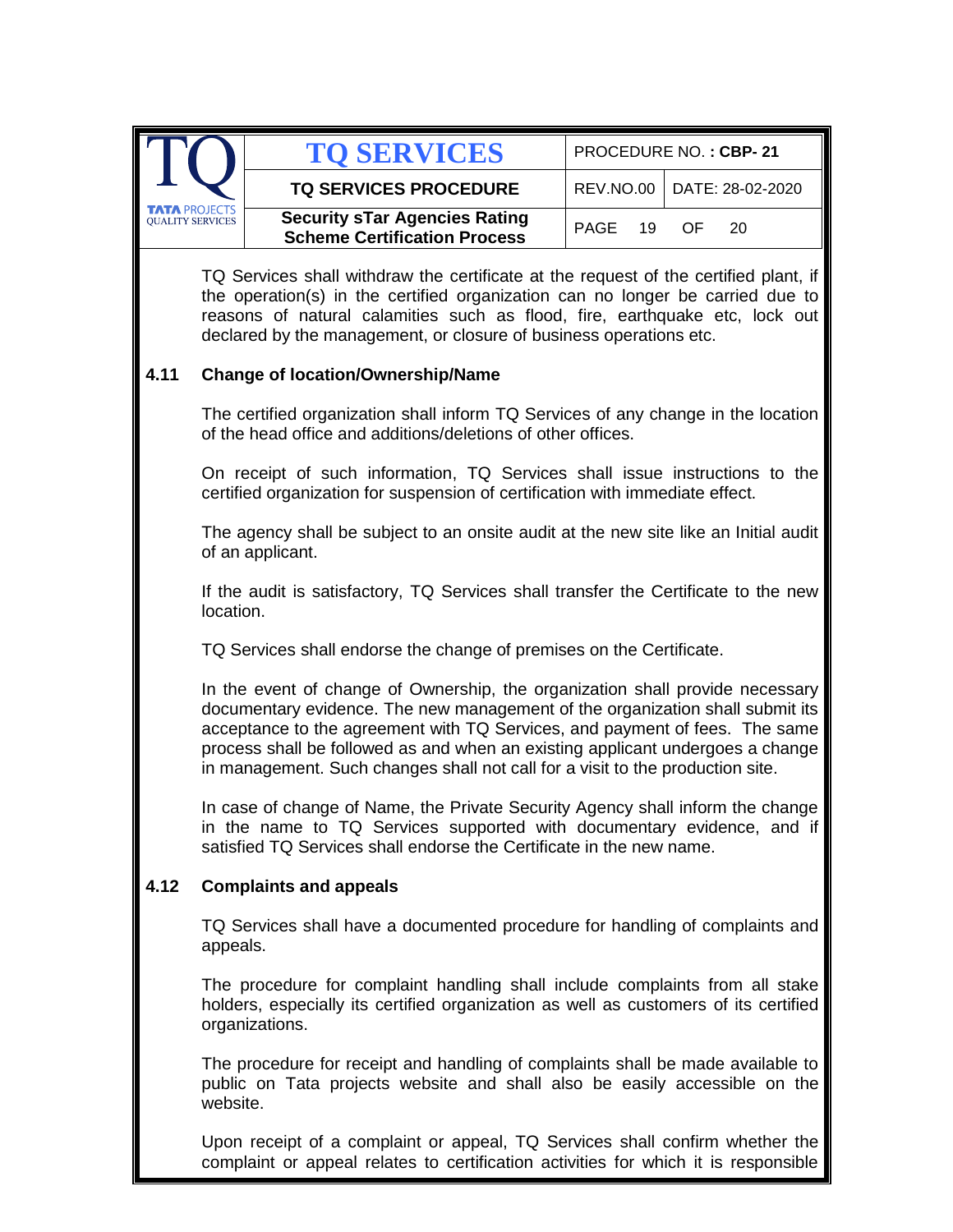|                                                 | <b>TO SERVICES</b>                                                          |            | PROCEDURE NO.: CBP-21        |
|-------------------------------------------------|-----------------------------------------------------------------------------|------------|------------------------------|
|                                                 | <b>TQ SERVICES PROCEDURE</b>                                                |            | REV.NO.00   DATE: 28-02-2020 |
| <b>TATA PROJECTS</b><br><b>OUALITY SERVICES</b> | <b>Security sTar Agencies Rating</b><br><b>Scheme Certification Process</b> | PAGE 20 OF | -20                          |

and, if so, shall address it. TQ Services shall acknowledge receipt of a formal complaint or appeal.

TQ Services shall be responsible for gathering and verifying all necessary information (as far as possible) to progress the complaint or appeal to a decision.

The procedure shall include the process steps for receiving and recording, evaluating and establishing validity of the same, investigating and make decisions on complaints and appeals. The process step shall also include the activities of root cause analysis, correction and corrective actions.

If the complaint relates to a certified organization, then the examination and evaluation of the complaints shall take in to consideration the effectiveness and implementation of the certified organizations system.

TQ Services complaint handling process shall document the actions to be taken by the TQ Services as well as the certified organization, Some of these actions/conditions shall also be included in the TQ Services legally enforceable contract with the certified organization.

TQ Services shall record and track complaints and appeals, as well as actions undertaken to resolve them.

The decision resolving the complaint or appeal shall be made by, or reviewed and approved by, person(s) not involved in the certification activities related to the complaint or appeal. To ensure that there is no conflict of interest, personnel (including those acting in a managerial capacity) who have provided consultancy for a certified organization, or been employed by the certified organization, shall not be used by TQ Services to review or approve the resolution of a complaint or appeal for that certified organization within two years following the end of the consultancy or employment.

Whenever possible, TQ Services shall give formal notice of the outcome and the end of the complaint process to the complainant.

In respect of appeals, TQ Services shall ensure that the individual(s)/committee entrusted with handling of appeal and its resolution decision shall be independent of the persons involved in certification related recommendations and decision and their position in TQ Services shall be such that it shall not be possible to influence their decisions with respect to the subject of the appeal.

The procedure shall also have provision for giving a written statement to the appellant, of the appeal findings including the reasons for the decisions reached and also communicating to the appellant about the provision for giving an opportunity to formally present his case.